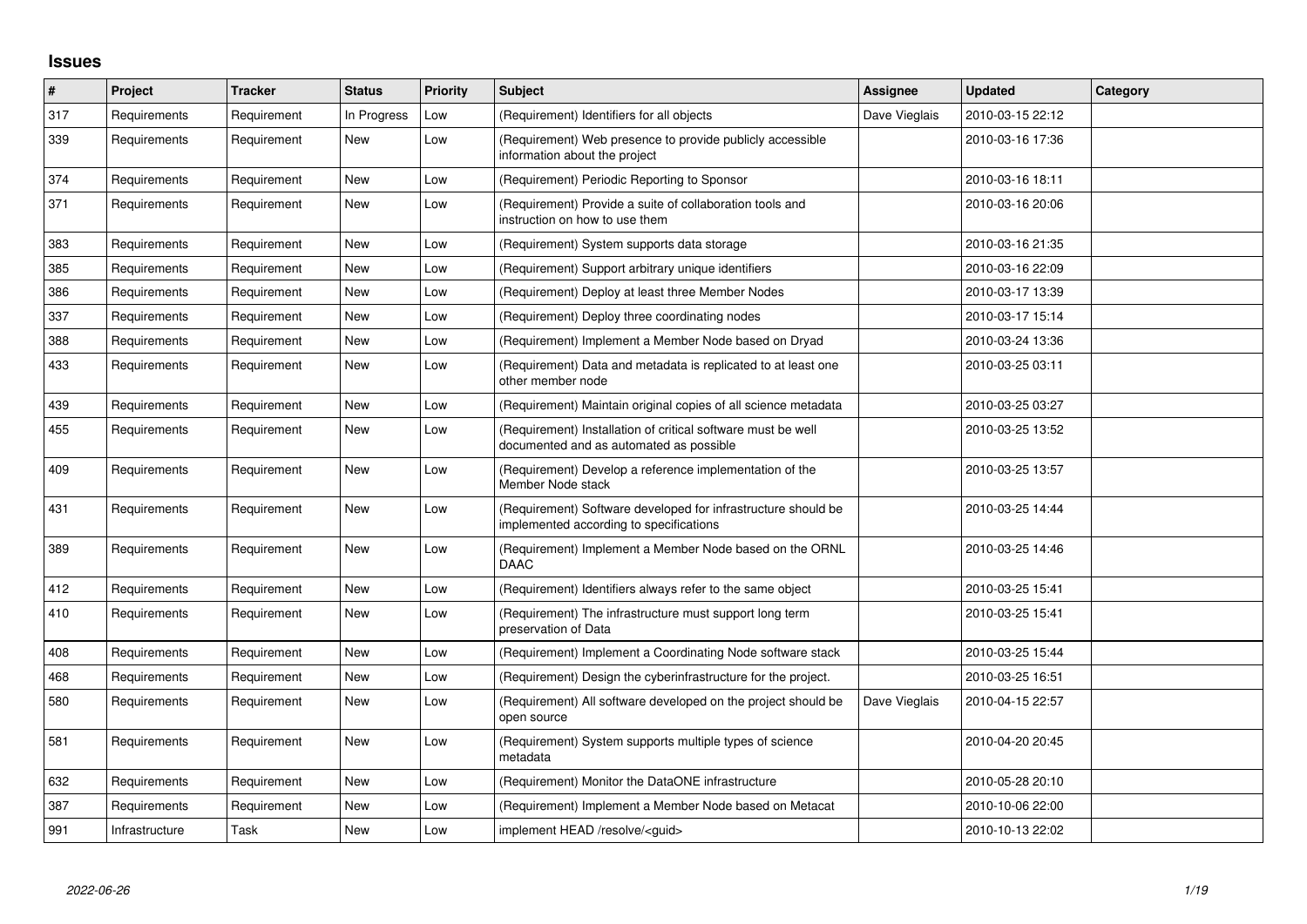| $\vert$ # | Project             | <b>Tracker</b> | <b>Status</b> | <b>Priority</b> | <b>Subject</b>                                                                            | Assignee            | <b>Updated</b>   | Category                      |
|-----------|---------------------|----------------|---------------|-----------------|-------------------------------------------------------------------------------------------|---------------------|------------------|-------------------------------|
| 2147      | Infrastructure      | Task           | New           | Low             | The Python stack does not support Unicode supplementary<br>characters (above 0xffff)      | Roger Dahl          | 2012-04-16 03:50 | d1 common python              |
| 3156      | Infrastructure      | Task           | <b>New</b>    | Low             | Design Review: resource map indexing strategy                                             | Skye Roseboom       | 2012-08-27 18:51 | d1_indexer                    |
| 817       | Infrastructure      | Task           | New           | Low             | Integration testing: Make Java and Python stack return values<br>equal for each function. | Roger Dahl          | 2012-10-08 18:47 |                               |
| 3333      | Infrastructure      | Task           | <b>New</b>    | Low             | Generalize mk * scripts for host name                                                     | Dave Vieglais       | 2012-10-11 18:50 | <b>Support Operations</b>     |
| 1585      | Infrastructure      | Task           | New           | Low             | add exec-maven-plugin to trigger python integration tests at<br>verify phase.             | Rob Nahf            | 2012-10-16 21:32 |                               |
| 2281      | Infrastructure      | Task           | <b>New</b>    | Low             | Possibly update the Identity Management and Authenticated<br>Session Management doc       | Matthew Jones       | 2014-10-01 20:47 | Authentication, Authorization |
| 3762      | Infrastructure      | Feature        | New           | Low             | DataONE software download statistics                                                      | Roger Dahl          | 2014-10-01 21:32 | d1 dashboard                  |
| 3763      | Infrastructure      | Task           | New           | Low             | Visualize PyPI download statistics for Python components                                  | Roger Dahl          | 2014-10-01 21:32 | d1 dashboard                  |
| 2286      | Infrastructure      | Task           | New           | Low             | Change Exceptions. Invalid Token to Exceptions. Invalid Session                           | Dave Vieglais       | 2014-10-02 17:21 | Documentation                 |
| 3246      | Infrastructure      | <b>Bug</b>     | New           | Low             | Metacat returns 500 instead of 404 in some cases                                          | Ben Leinfelder      | 2014-10-02 18:03 | Metacat                       |
| 3165      | Java Client         | <b>Bug</b>     | New           | Low             | Libclient caching does not respect accessPolicies                                         | Rob Nahf            | 2015-02-11 18:37 | d1_libclient_java             |
| 1559      | Java Client         | Task           | New           | Low             | Refactor d1 libclient java echo tests                                                     | Rob Nahf            | 2015-02-11 19:49 | d1 libclient java             |
| 7162      | Python GMN          | Task           | New           | Low             | Member node does not check with coordinating node before<br>replicating                   |                     | 2015-06-05 23:49 |                               |
| 4224      | <b>Member Nodes</b> | MNDeployment   | <b>New</b>    | Low             | Japan Long Term Ecological Research Network                                               | Laura Moyers        | 2015-11-19 00:52 |                               |
| 4227      | Member Nodes        | MNDeployment   | New           | Low             | <b>TRY Plant Trait Database</b>                                                           | Laura Moyers        | 2015-11-19 15:40 |                               |
| 3519      | <b>Member Nodes</b> | MNDeployment   | New           | Low             | Prairie Research Institute                                                                | Dave Vieglais       | 2015-11-19 17:00 |                               |
| 7052      | <b>Member Nodes</b> | MNDeployment   | New           | Low             | BaMBa - Brazilian Marine Biodiversity Database                                            | Laura Moyers        | 2015-11-19 17:03 |                               |
| 6359      | Member Nodes        | MNDeployment   | New           | Low             | <b>SiBBr</b>                                                                              | Laura Moyers        | 2015-11-19 17:20 |                               |
| 3690      | Member Nodes        | MNDeployment   | New           | Low             | Digital Library of Vertebrate Morphology, University of Texas                             | Laura Moyers        | 2015-11-19 17:53 |                               |
| 3685      | <b>Member Nodes</b> | MNDeployment   | New           | Low             | National SocioEnvironmental Synthesis Center                                              | Laura Moyers        | 2015-11-19 17:58 |                               |
| 3684      | Member Nodes        | MNDeployment   | <b>New</b>    | Low             | Branner Earth Sciences Library - Stanford University                                      | Laura Moyers        | 2015-11-19 19:04 |                               |
| 3680      | Member Nodes        | MNDeployment   | New           | Low             | Federal University of Pernambuco, Brazil                                                  | Laura Moyers        | 2015-11-19 19:34 |                               |
| 3633      | Member Nodes        | MNDeployment   | New           | Low             | Bay Delta Member Node                                                                     | Laura Moyers        | 2015-11-19 19:44 |                               |
| 3628      | Member Nodes        | MNDeployment   | <b>New</b>    | Low             | Harvard Filtered Push MN                                                                  | William<br>Michener | 2015-11-20 03:14 |                               |
| 7684      | DataONE API         | <b>Bug</b>     | New           | Low             | Call to MNStorage.update() via REST API returns<br>java.lang.StackOverflowError           |                     | 2016-03-21 23:07 |                               |
| 7095      | Python GMN          | Story          | New           | Low             | Support HTTP redirect capability for GMN within the Vendor<br>Specific Extension model    | Dave Vieglais       | 2016-03-25 02:30 |                               |
| 7698      | Infrastructure      | <b>Bug</b>     | <b>New</b>    | Low             | Exclude SLF4J jars in d1_solr_extensions.jar                                              |                     | 2016-03-28 16:22 | d1_cn_solr_extensions         |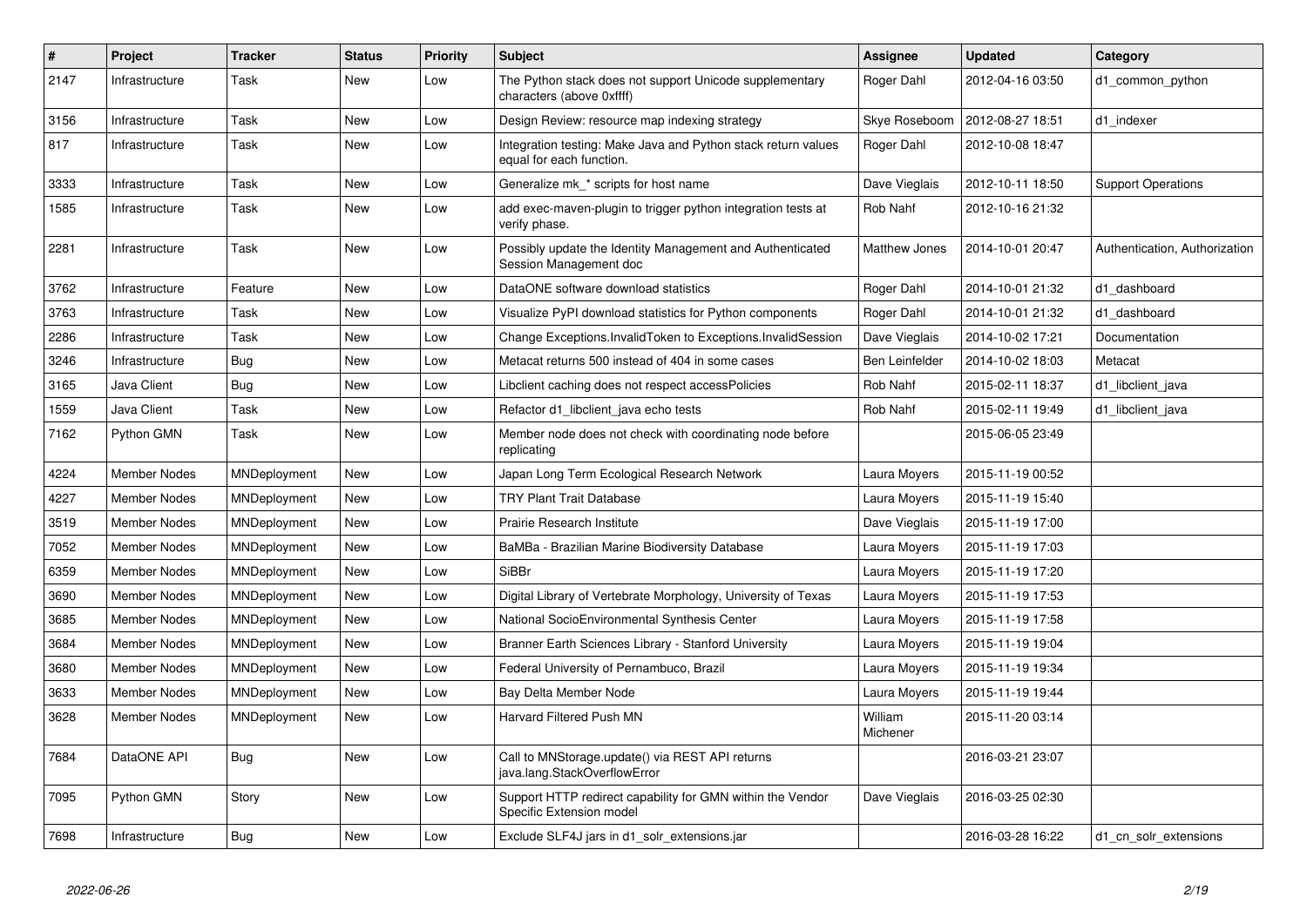| $\vert$ # | Project                 | <b>Tracker</b>      | <b>Status</b> | <b>Priority</b> | <b>Subject</b>                                                                                                                       | Assignee            | <b>Updated</b>   | Category            |
|-----------|-------------------------|---------------------|---------------|-----------------|--------------------------------------------------------------------------------------------------------------------------------------|---------------------|------------------|---------------------|
| 7163      | <b>Member Nodes</b>     | MNDeployment        | <b>New</b>    | Low             | UN Environmental Programme World Conservation Monitoring<br>Centre (UNEP WCMC)                                                       | Bruce Wilson        | 2016-04-04 17:17 |                     |
| 4303      | Infrastructure          | Bug                 | New           | Low             | Fix potential bug where an object could be created and<br>accepted for replication simultaneously.                                   | Roger Dahl          | 2016-04-21 22:38 | d1_mn_GMN           |
| 4301      | Python GMN              | <b>Bug</b>          | New           | Low             | In the GMN integreation tester, add test to check that<br>Last-Modified, Content-Length and Content-Type fields are set<br>correctly | Roger Dahl          | 2016-04-21 22:38 |                     |
| 4300      | Infrastructure          | <b>Bug</b>          | <b>New</b>    | Low             | Create more appropriate "create" entry in the LogRecord for<br>replicas                                                              | Roger Dahl          | 2016-04-21 22:38 | d1 mn GMN           |
| 7821      | <b>Python Libraries</b> | Task                | New           | Low             | Verify Expect: 100-Continue header on POST or PUT requests                                                                           | Roger Dahl          | 2016-06-03 19:58 | d1 libclient python |
| 7048      | <b>Member Nodes</b>     | MNDeployment        | Deferred      | Low             | <b>USGS Regional Climate Centers</b>                                                                                                 | Laura Moyers        | 2016-06-17 19:32 |                     |
| 7807      | Infrastructure          | Story               | New           | Low             | cn.synchronize should support synchronization failure<br>corrections.                                                                |                     | 2018-01-17 19:15 | Architecture Design |
| 5468      | <b>Python Libraries</b> | Story               | <b>New</b>    | Low             | Remove dead code from D1 Python stack                                                                                                | Roger Dahl          | 2018-01-17 19:57 |                     |
| 3666      | Java Client             | Story               | In Progress   | Low             | D1Client.listUpdateHistory() needs to handle changing access<br>policies                                                             | Rob Nahf            | 2018-01-17 20:19 | d1 libclient java   |
| 7962      | <b>Member Nodes</b>     | MNDeployment        | Deferred      | Low             | Alaska EPSCoR                                                                                                                        | Rebecca<br>Koskela  | 2018-04-13 18:28 |                     |
| 3241      | <b>Member Nodes</b>     | MNDeployment        | <b>New</b>    | Low             | ALA - Atlas of Living Australia member node                                                                                          |                     | 2018-04-17 17:14 |                     |
| 3520      | <b>Member Nodes</b>     | MNDeployment        | New           | Low             | <b>ARCTOS Collaborative Collection Management Solution</b>                                                                           | Dave Vieglais       | 2018-04-17 17:18 |                     |
| 3240      | <b>Member Nodes</b>     | MNDeployment        | <b>New</b>    | Low             | AZGS - Arizona Geological Survey member node                                                                                         |                     | 2018-04-17 17:18 |                     |
| 7851      | <b>Member Nodes</b>     | MNDeployment        | <b>New</b>    | Low             | CESAB - Center for Synthesis and Analysis for Biodiversity                                                                           | Laura Moyers        | 2018-04-17 17:19 |                     |
| 3258      | Member Nodes            | <b>MNDeployment</b> | <b>New</b>    | Low             | CitSci.org MN                                                                                                                        | <b>Bruce Wilson</b> | 2018-04-17 17:19 |                     |
| 7549      | <b>Member Nodes</b>     | MNDeployment        | New           | Low             | COS - the Center for Open Science                                                                                                    | Laura Moyers        | 2018-04-17 17:20 |                     |
| 7973      | <b>Member Nodes</b>     | MNDeployment        | <b>New</b>    | Low             | Alaska Energy Data Gateway                                                                                                           | Amy Forrester       | 2018-04-17 17:21 |                     |
| 8009      | Member Nodes            | MNDeployment        | <b>New</b>    | Low             | Geometabolome                                                                                                                        | Laura Moyers        | 2018-04-17 17:22 |                     |
| 3480      | Member Nodes            | MNDeployment        | <b>New</b>    | Low             | Globe.gov                                                                                                                            | Laura Moyers        | 2018-04-17 17:23 |                     |
| 3235      | Member Nodes            | MNDeployment        | New           | Low             | LITS - Long-Term Individual base Time Series project member<br>node                                                                  |                     | 2018-04-17 17:23 |                     |
| 3691      | <b>Member Nodes</b>     | MNDeployment        | New           | Low             | National Institute for Amazon Research                                                                                               |                     | 2018-04-17 17:25 |                     |
| 7145      | Member Nodes            | MNDeployment        | New           | Low             | PlutoF                                                                                                                               |                     | 2018-04-17 17:26 |                     |
| 7758      | <b>Member Nodes</b>     | MNDeployment        | New           | Low             | Polar Rock Repository (PRR) at Ohio State                                                                                            |                     | 2018-04-17 17:28 |                     |
| 3683      | <b>Member Nodes</b>     | MNDeployment        | New           | Low             | <b>Purdue University Libraries</b>                                                                                                   |                     | 2018-04-17 17:30 |                     |
| 3176      | <b>Member Nodes</b>     | MNDeployment        | New           | Low             | QUT member node                                                                                                                      | Matthew Jones       | 2018-04-17 17:30 |                     |
| 8723      | Member Nodes            | Task                | New           | Low             | tDAR: Implemented IP Whitelisting on tDAR systems / Impacts<br>to reporting                                                          | Amy Forrester       | 2018-10-02 16:51 |                     |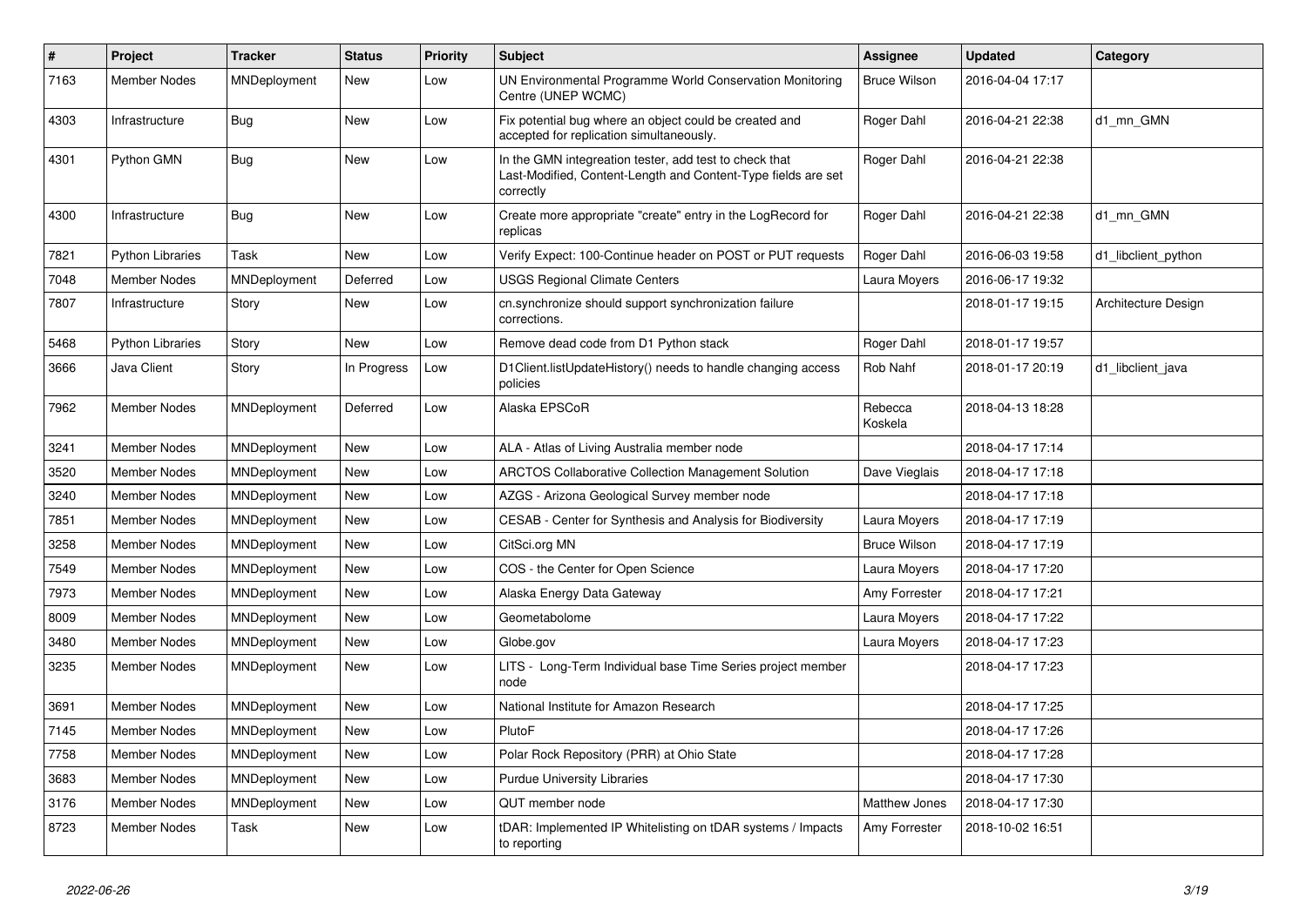| $\pmb{\#}$ | Project        | <b>Tracker</b> | <b>Status</b> | <b>Priority</b> | <b>Subject</b>                                                                                          | <b>Assignee</b>     | <b>Updated</b>   | Category                  |
|------------|----------------|----------------|---------------|-----------------|---------------------------------------------------------------------------------------------------------|---------------------|------------------|---------------------------|
| 8693       | Infrastructure | Decision       | In Progress   | Low             | Support Google Dataset Search on search.dataone.org via<br>partial server side rendering                |                     | 2019-06-06 23:53 |                           |
| 8822       | Infrastructure | <b>Bug</b>     | New           | Low             | Account queries in STAGE-2 failing from web browser                                                     |                     | 2019-06-19 01:44 |                           |
| 1001       | Infrastructure | Task           | New           | Normal          | Link documentation living with projects into ArchitectureDocs                                           |                     | 2010-10-21 14:55 |                           |
| 995        | Infrastructure | Task           | New           | Normal          | implement JSON formatted OLLs                                                                           |                     | 2010-10-25 16:45 |                           |
| 1225       | Infrastructure | Task           | New           | Normal          | Configure Hudson Metacat build                                                                          |                     | 2011-01-13 14:41 | Metacat                   |
| 1226       | Infrastructure | Task           | New           | Normal          | Verify that cn buildout is using the hudson generated Metacat<br>war                                    |                     | 2011-01-13 14:57 | d1_cn_buildout            |
| 1227       | Infrastructure | Task           | New           | Normal          | configure Hudson to build Mercury for deployment to a CN                                                | Dave Vieglais       | 2011-01-13 15:16 | d1 mercury                |
| 1234       | Infrastructure | Task           | New           | Normal          | Record performance metrics for member nodes                                                             |                     | 2011-01-15 02:52 |                           |
| 1236       | Infrastructure | Task           | New           | Normal          | Highly variable response times from cn.dataone.org                                                      |                     | 2011-01-17 16:34 | d1_cn_service             |
| 1331       | Infrastructure | Task           | New           | Normal          | Possibly combine MN crud.create() and MN crud.update()                                                  |                     | 2011-02-09 22:44 |                           |
| 1333       | Infrastructure | Task           | New           | Normal          | traceInformation -> trace                                                                               |                     | 2011-02-09 22:46 |                           |
| 1332       | Infrastructure | Task           | New           | Normal          | Possibly remove MN_crud.update()                                                                        |                     | 2011-02-09 22:50 |                           |
| 1334       | Infrastructure | Task           | New           | Normal          | Completely remove detailCode                                                                            |                     | 2011-02-09 22:51 |                           |
| 1335       | Infrastructure | Task           | New           | Normal          | Local caching of the d1 schema.                                                                         |                     | 2011-02-09 22:56 |                           |
| 1339       | Infrastructure | Task           | New           | Normal          | "common" -> "base" or "foundation"                                                                      |                     | 2011-02-09 23:19 |                           |
| 1035       | Infrastructure | Task           | In Progress   | Normal          | Develop reference architecture documents                                                                | <b>Bruce Wilson</b> | 2011-03-03 19:26 | Documentation             |
| 1411       | Infrastructure | Task           | New           | Normal          | Vendor Specific Extensions                                                                              |                     | 2011-03-08 16:59 |                           |
| 1414       | Infrastructure | Task           | New           | Normal          | How to represent additional Node attributes.                                                            |                     | 2011-03-09 06:16 |                           |
| 1518       | Infrastructure | Task           | New           | Normal          | How to support caching                                                                                  |                     | 2011-05-04 14:33 |                           |
| 1519       | Infrastructure | Task           | New           | Normal          | HTTP Byte Range Requests                                                                                |                     | 2011-05-04 14:34 |                           |
| 1520       | Infrastructure | Task           | New           | Normal          | <b>Stream Output</b>                                                                                    |                     | 2011-05-04 14:35 |                           |
| 1521       | Infrastructure | Task           | New           | Normal          | <b>Compressed Response</b>                                                                              |                     | 2011-05-04 14:35 |                           |
| 1660       | Infrastructure | Task           | New           | Normal          | Refactor REST calls so that mandatory args are part of the URL<br>and optional args are key/value pairs |                     | 2011-06-28 21:35 |                           |
| 1671       | Infrastructure | Task           | New           | Normal          | Need folder for DUG, accessible by DUG members                                                          | Matthew Jones       | 2011-07-12 12:09 | <b>Support Operations</b> |
| 1808       | Infrastructure | Task           | New           | Normal          | MNAuthorization.isAuthorized() -> assertAuthorized()                                                    |                     | 2011-10-04 16:08 |                           |
| 1890       | Infrastructure | Task           | New           | Normal          | Comply with Maven Central requirements for publishing artifacts   Matthew Jones                         |                     | 2011-10-27 21:39 |                           |
| 925        | Infrastructure | Task           | New           | Normal          | Test for correct response to invalid input: CCI.ITK.FUSE-client                                         |                     | 2011-10-31 20:32 | d1_client_ONEDrive        |
| 2051       | Infrastructure | Task           | New           | Normal          | Use subject instead of NodeRef                                                                          |                     | 2011-11-23 18:11 | Documentation             |
| 2133       | Infrastructure | Task           | New           | Normal          | listObjects() datetime slicing                                                                          |                     | 2011-12-12 23:15 |                           |
| 2151       | Infrastructure | Task           | New           | Normal          | Ensuring that cited objects are not deleted                                                             |                     | 2011-12-23 04:20 |                           |
| 2343       | Infrastructure | Task           | New           | Normal          | Convert style sheets to separate product                                                                | Ben Leinfelder      | 2012-02-15 17:43 |                           |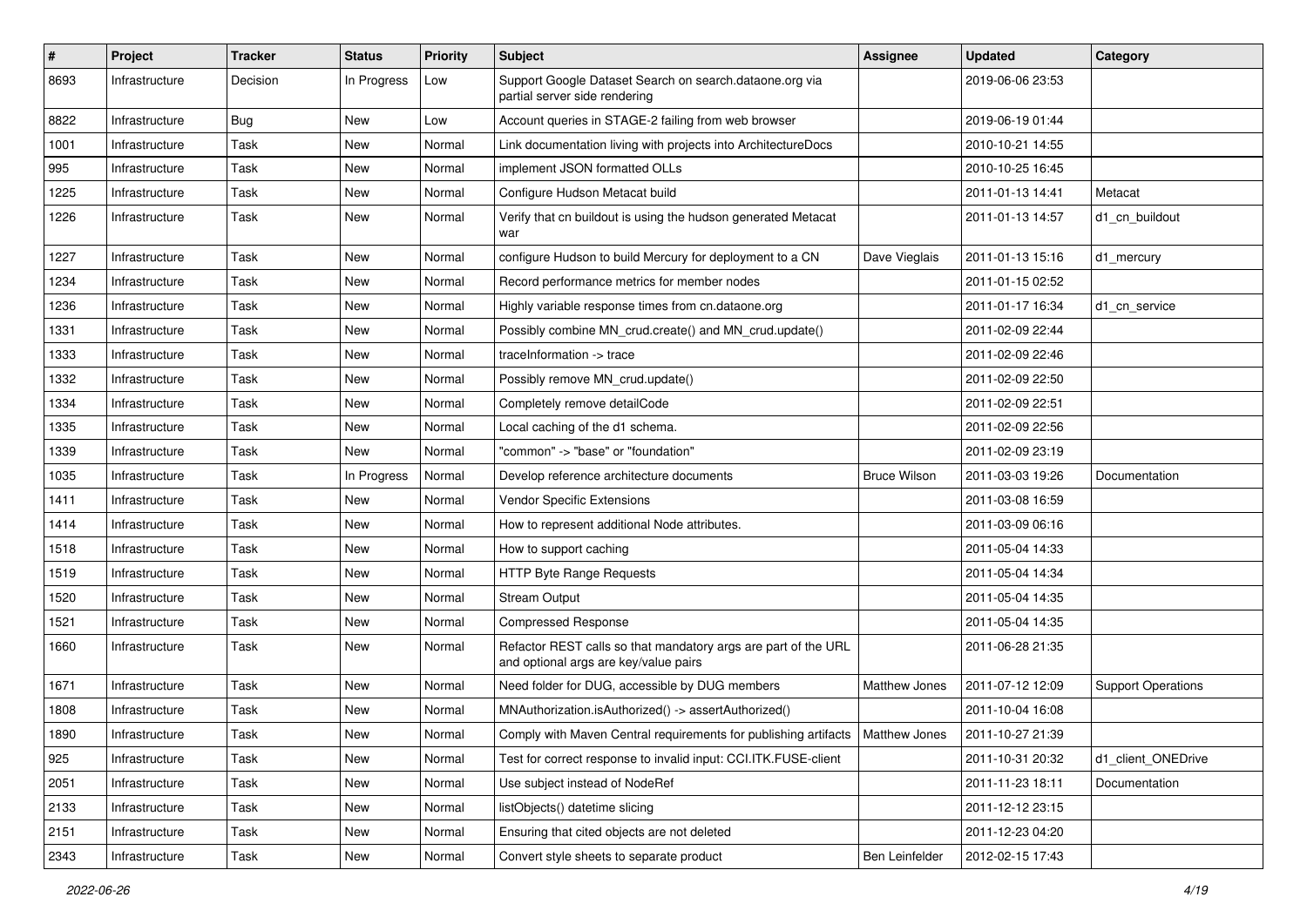| $\#$ | Project             | <b>Tracker</b> | <b>Status</b> | <b>Priority</b> | <b>Subject</b>                                                                           | Assignee             | <b>Updated</b>                   | Category                      |
|------|---------------------|----------------|---------------|-----------------|------------------------------------------------------------------------------------------|----------------------|----------------------------------|-------------------------------|
| 2344 | Infrastructure      | Task           | New           | Normal          | Add category for Ben's style sheets in Redmine                                           | Dave Vieglais        | 2012-02-15 17:45                 | <b>Support Operations</b>     |
| 2169 | Infrastructure      | Task           | In Progress   | Normal          | Design content and layout for status page                                                | Dave Vieglais        | 2012-03-14 20:40                 | d1_monitor                    |
| 2492 | Infrastructure      | Task           | New           | Normal          | Add status page for given {pid}                                                          | Ben Leinfelder       | 2012-03-15 02:02                 | d1 monitor                    |
| 2549 | Infrastructure      | Task           | New           | Normal          | document the decision                                                                    | Matthew Jones        | 2012-03-27 22:03                 | Authentication, Authorization |
| 2593 | Infrastructure      | Task           | <b>New</b>    | Normal          | Prepare science data and metadata content for the workshop                               | Dave Vieglais        | 2012-04-09 22:52                 |                               |
| 2594 | Infrastructure      | Task           | New           | Normal          | Prepare a Mercury MN overview for the workshop                                           | Giri Palanisamy      | 2012-04-09 22:59                 | mn.Mercury                    |
| 2018 | Infrastructure      | Task           | New           | Normal          | document DataONE CA operations procedures                                                | Matthew Jones        | 2012-04-23 17:53                 | <b>Support Operations</b>     |
| 2685 | Infrastructure      | Task           | New           | Normal          | Where's the WIFFM on the DataONE web site for the researcher<br>user?                    |                      | 2012-05-01 15:31                 | <b>Support Operations</b>     |
| 2791 | Infrastructure      | Task           | New           | Normal          | verify on dev machines                                                                   | Dave Vieglais        | 2012-05-21 17:41                 | d1_cn_buildout                |
| 2642 | Infrastructure      | Task           | In Progress   | Normal          | Try installing GMN according to the setup instructions                                   | <b>Andrew Pippin</b> | 2012-07-06 16:25                 | d1_mn_GMN                     |
| 3099 | Infrastructure      | Decision       | New           | Normal          | ONE-Mercury display of data set citation                                                 | Dave Vieglais        | 2012-07-23 21:24                 | d1 mercury                    |
| 3108 | Infrastructure      | Task           | <b>New</b>    | Normal          | lastHarvested date is always equal to the current time.                                  | Dave Vieglais        | 2012-07-30 22:11                 |                               |
| 3109 | Infrastructure      | Task           | In Progress   | Normal          | PISCO/LTER revision history with SBC documents                                           | Ben Leinfelder       | 2012-07-31 01:34                 |                               |
| 3114 | Infrastructure      | Task           | In Progress   | Normal          | Release D1_CLIENT_CLI and prepare for version 2                                          | <b>Andrew Pippin</b> | 2012-08-02 17:27                 |                               |
| 3115 | Infrastructure      | Task           | New           | Normal          | Get R client into working state.                                                         | <b>Andrew Pippin</b> | 2012-08-02 17:32                 |                               |
| 3046 | Infrastructure      | Task           | In Progress   | Normal          | Create utility to update ORE maps with invalid date formats                              | Ben Leinfelder       | 2012-08-14 23:41                 |                               |
| 3166 | Infrastructure      | Task           | <b>New</b>    | Normal          | Add d1_common_java and d1_libclient_java and their depency<br>jar                        |                      | 2012-08-31 17:15                 |                               |
| 3171 | Infrastructure      | Task           | New           | Normal          | Add d1_common_java d1_libclient_java and their dependency<br>jar files to the morpho lib |                      | 2012-08-31 17:27                 |                               |
| 3177 | <b>Member Nodes</b> | Task           | New           | Normal          | Contact operators                                                                        | Matthew Jones        | 2012-09-05 01:46                 |                               |
| 3185 | Member Nodes        | Task           | In Progress   | Normal          | Make initial contact with FRAMES for participation as a MN                               | Dave Vieglais        | 2012-09-05 02:12                 |                               |
| 3216 | Member Nodes        | Task           | New           | Normal          | Contact GEO BON for possible MN                                                          | Matthew Jones        | 2012-09-05 03:29                 |                               |
| 3260 | <b>Member Nodes</b> | Task           | New           | Normal          | Scope out the implementation of a CitSci.org MN                                          | <b>Bruce Wilson</b>  | 2012-09-20 20:51                 |                               |
| 3175 | Infrastructure      | Task           | <b>New</b>    | Normal          | Include dataoneTypes.xsd in Metacat registered schemas                                   | Chris Jones          | 2012-10-05 14:23                 | Metacat                       |
| 2896 | Infrastructure      | Task           | New           | Normal          | Modify the admin DN in createObjectformat script per<br>environment                      | Chris Jones          | 2012-10-05 14:23                 | d1_cn_buildout                |
| 3313 | Infrastructure      | Task           | New           | Normal          | Configure indexer to handle inline eml data                                              |                      | Skye Roseboom   2012-10-08 21:01 | d1_indexer                    |
| 907  | Infrastructure      | Task           | In Progress   | Normal          | unify d1_integration for multiple environments and test<br>languages                     | Rob Nahf             | 2012-10-16 21:34                 | d1_integration                |
| 3328 | Infrastructure      | Task           | New           | Normal          | Enable a data preview from the search results page                                       | Chris Jones          | 2012-10-23 19:34                 | d1_mercury                    |
| 3371 | Infrastructure      | Task           | New           | Normal          | unmarshalTypeFromFile method is using FileReader                                         |                      | 2012-10-29 19:15                 |                               |
| 3373 | Infrastructure      | Task           | New           | Normal          | If id contains "/", the MNode.getSysteMetadata method fails.                             |                      | 2012-11-06 02:05                 |                               |
| 3374 | Member Nodes        | Task           | New           | Normal          | Move kepler-library.org Metacat to new server                                            | Ben Leinfelder       | 2012-11-08 00:31                 |                               |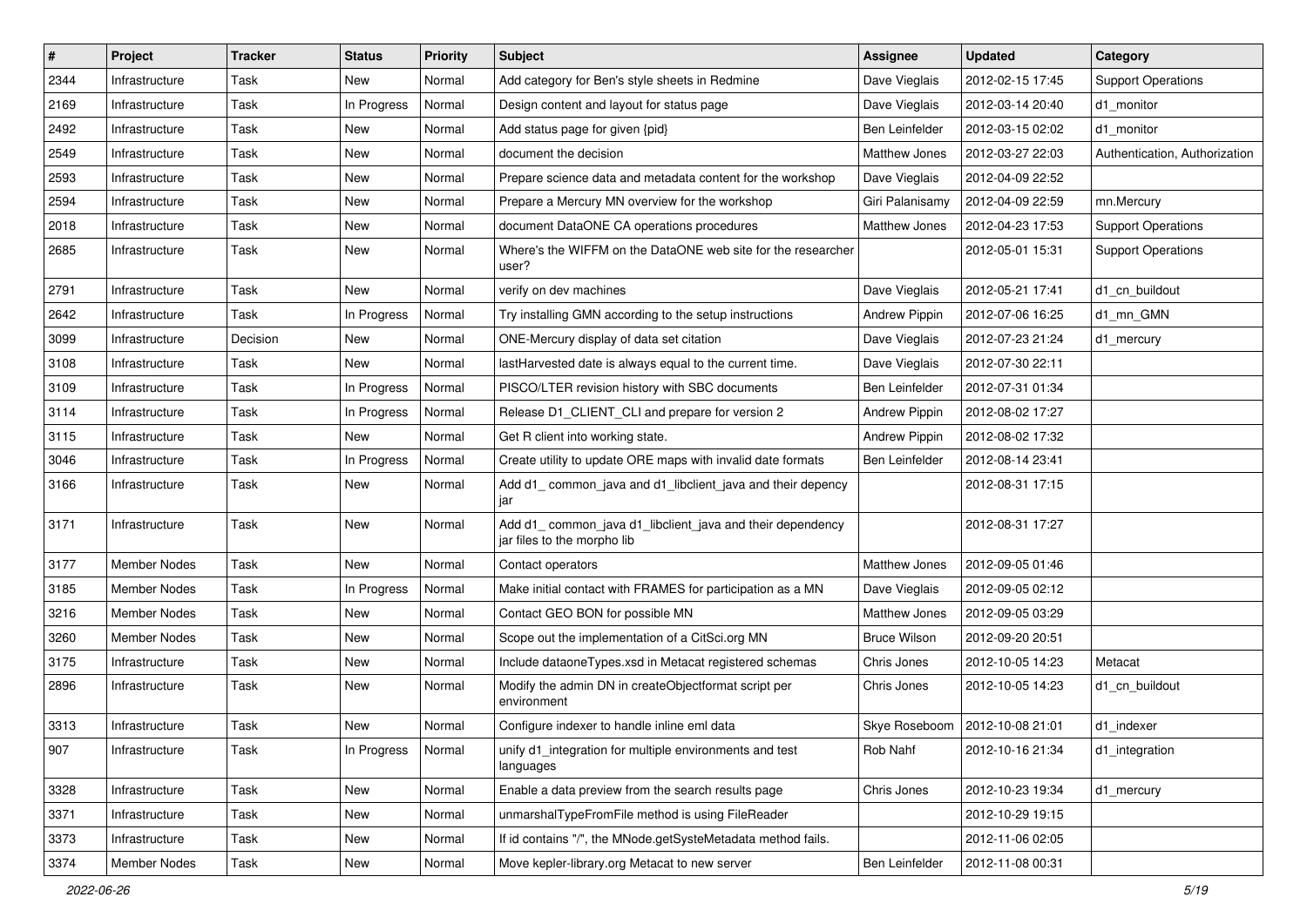| $\vert$ # | Project             | <b>Tracker</b> | <b>Status</b> | <b>Priority</b> | <b>Subject</b>                                                                                         | <b>Assignee</b>       | <b>Updated</b>   | Category               |
|-----------|---------------------|----------------|---------------|-----------------|--------------------------------------------------------------------------------------------------------|-----------------------|------------------|------------------------|
| 3410      | <b>Member Nodes</b> | Task           | New           | Normal          | Develop a Redmine Cheatsheet to help with a wider REDMine<br>user community interacting with MN issues | John Cobb             | 2012-11-30 19:36 |                        |
| 3411      | Member Nodes        | Task           | <b>New</b>    | Normal          | Collate documents of relevance to MN deployment and<br>operation                                       | Dave Vieglais         | 2012-12-01 18:33 |                        |
| 3380      | Infrastructure      | Task           | New           | Normal          | Upgrade d1_client_hzpeek to Hazelcast 2.x                                                              | Dave Vieglais         | 2012-12-12 16:50 |                        |
| 3357      | Infrastructure      | Task           | New           | Normal          | Address ISet iterator bug that only iterates over a subset of the<br><b>ISet</b>                       | Ben Leinfelder        | 2012-12-12 16:54 | Metacat                |
| 3438      | Infrastructure      | Task           | New           | Normal          | Evaluate utility of schema.org                                                                         |                       | 2012-12-21 16:15 | Documentation          |
| 3067      | Infrastructure      | Task           | New           | Normal          | Old DAAC PIDs to archive                                                                               | Dave Vieglais         | 2013-01-02 14:14 | mn.Mercury             |
| 3466      | Infrastructure      | Task           | New           | Normal          | Add synthetic key to systemMetadata table                                                              | Ben Leinfelder        | 2013-01-08 18:30 |                        |
| 3467      | Infrastructure      | Task           | New           | Normal          | MN.listObject should use auto-incremented key                                                          | <b>Ben Leinfelder</b> | 2013-01-08 18:31 | Metacat                |
| 3468      | Infrastructure      | Task           | <b>New</b>    | Normal          | Explore how CN.listObject can effectively use auto-incremented<br>key                                  | Ben Leinfelder        | 2013-01-08 18:35 | Documentation          |
| 3465      | Infrastructure      | Task           | <b>New</b>    | Normal          | Improve Metacat listObject slicing                                                                     | <b>Ben Leinfelder</b> | 2013-01-08 18:54 | Metacat                |
| 3210      | Member Nodes        | Task           | <b>New</b>    | Normal          | Collect application metadata for the AKN member node                                                   | <b>Ben Leinfelder</b> | 2013-01-08 19:23 |                        |
| 3501      | Infrastructure      | Task           | New           | Normal          | The list of MN objects doesn't show an object, but the direct<br>access shows it                       |                       | 2013-01-18 19:13 |                        |
| 3512      | Infrastructure      | Task           | New           | Normal          | Issue production client certificates for<br>mn-{ucsb orc unm}-2.dataone.org replica target nodes       | Dave Vieglais         | 2013-01-23 16:34 | Environment.Production |
| 3518      | <b>Member Nodes</b> | Task           | New           | Normal          | Arctos: New MN discussion                                                                              | Dave Vieglais         | 2013-01-25 18:27 |                        |
| 3236      | <b>Member Nodes</b> | MNDeployment   | New           | Normal          | <b>UCNRS</b> member node                                                                               | Mark<br>Schildhauer   | 2013-01-30 20:59 |                        |
| 3181      | Member Nodes        | Task           | New           | Normal          | Contact PFRP as potential MN                                                                           | Matthew Jones         | 2013-01-30 21:00 |                        |
| 3535      | Member Nodes        | Task           | New           | Normal          | Contact LITS prospect MN to scope out prospects                                                        | Matthew Jones         | 2013-01-30 21:15 |                        |
| 3577      | Infrastructure      | Task           | New           | Normal          | Confusing message about "Ignored Tests present".                                                       | Rob Nahf              | 2013-02-14 22:36 | MNWebChecker           |
| 3596      | Infrastructure      | Task           | New           | Normal          | Fix Merritt Repository resource map typing of triple objects                                           | John Kunze            | 2013-02-19 02:27 | mn.Merritt             |
| 3605      | Member Nodes        | Task           | New           | Normal          | Install a new Metacat instance for the Avian Knowledge Network  <br>(AKN) member node                  | Ben Leinfelder        | 2013-02-21 16:20 |                        |
| 3419      | Infrastructure      | Task           | In Progress   | Normal          | CNRead.describe() does not return Content-Length header                                                | Chris Jones           | 2013-02-21 18:41 | Metacat                |
| 3616      | Infrastructure      | Task           | New           | Normal          | Enable ServiceMethodRestriction support in Metacat                                                     | Chris Jones           | 2013-02-27 16:28 | Metacat                |
| 3625      | Infrastructure      | Task           | New           | Normal          | Update existing SANParks doctype="metadata" objects to new<br>ESRI/FGDC objectFormatId                 | Ben Leinfelder        | 2013-02-27 23:44 | Environment.Production |
| 3626      | Infrastructure      | Task           | New           | Normal          | Metacat should use correct object format for ESRI profile<br>metadata                                  | Ben Leinfelder        | 2013-02-27 23:56 | Metacat                |
| 3142      | Infrastructure      | Task           | New           | Normal          | Need a new local search mechanism                                                                      |                       | 2013-03-02 05:15 |                        |
| 3082      | Infrastructure      | Task           | New           | Normal          | Morpho should not rely on CN for any critical features                                                 |                       | 2013-03-02 05:26 | Morpho                 |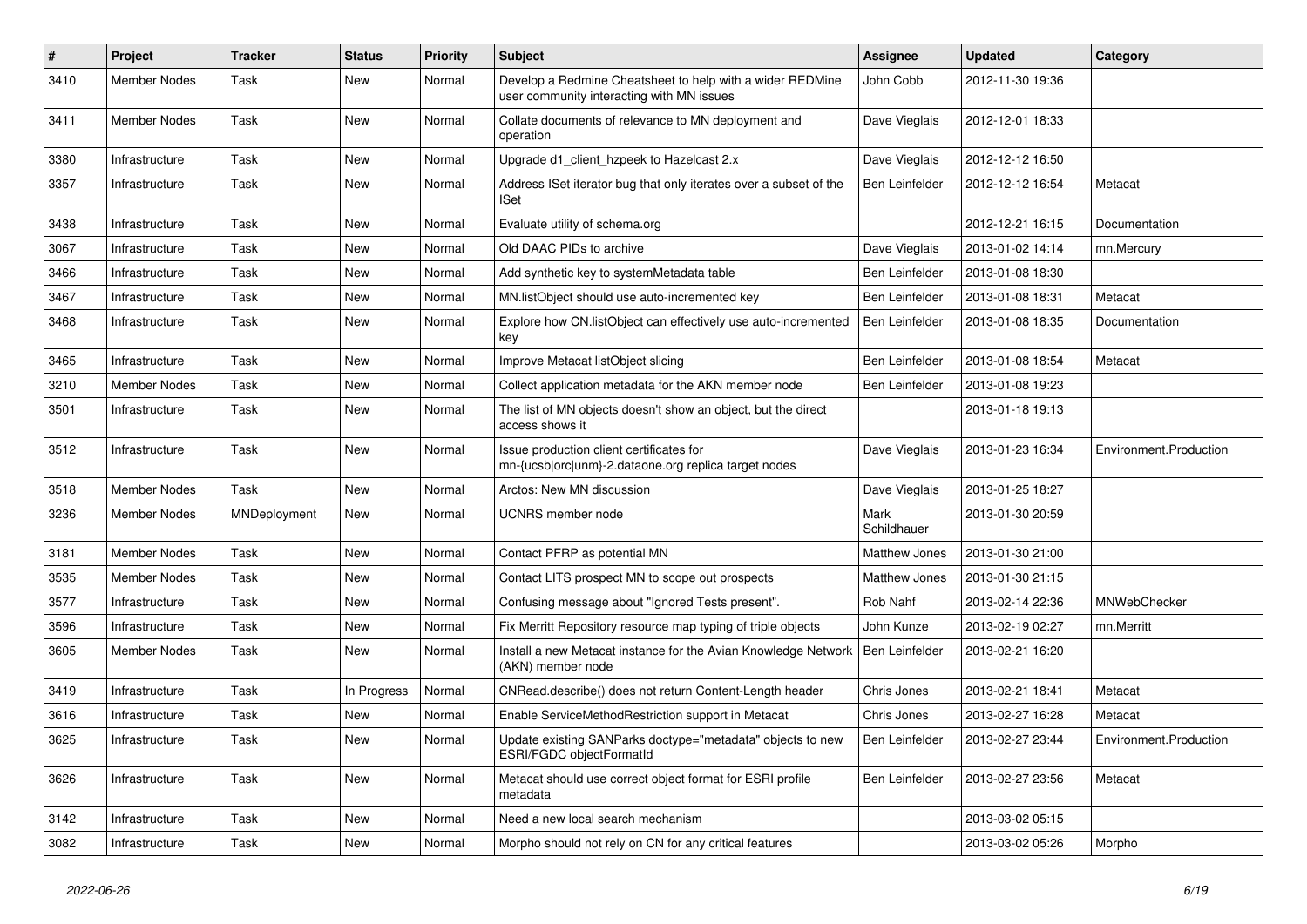| $\pmb{\#}$ | Project             | <b>Tracker</b> | <b>Status</b> | <b>Priority</b> | <b>Subject</b>                                                                                               | Assignee               | <b>Updated</b>   | Category                      |
|------------|---------------------|----------------|---------------|-----------------|--------------------------------------------------------------------------------------------------------------|------------------------|------------------|-------------------------------|
| 3080       | Infrastructure      | Task           | New           | Normal          | Calling Dataone client library in morpho                                                                     |                        | 2013-03-02 05:28 |                               |
| 3076       | Infrastructure      | Task           | New           | Normal          | Allow user to specify Morpho storage directory                                                               |                        | 2013-03-02 05:29 | Morpho                        |
| 3624       | Infrastructure      | Task           | Testing       | Normal          | Update CN index processing to support ESRI FGDC metadata<br>format                                           | Skye Roseboom          | 2013-03-05 23:27 | d1 indexer                    |
| 3612       | Infrastructure      | Task           | New           | Normal          | CN SystemMetadata has incomplete obsoletedBy information                                                     | Ben Leinfelder         | 2013-03-08 17:43 | Environment.Production        |
| 3635       | Infrastructure      | Task           | New           | Normal          | Phase two Morpho implementation                                                                              | Ben Leinfelder         | 2013-03-25 22:49 |                               |
| 3757       | Infrastructure      | Task           | New           | Normal          | Verify Log reporting in MN Tester                                                                            | Rob Nahf               | 2013-05-10 17:42 | d1_integration                |
| 3768       | Infrastructure      | Task           | New           | Normal          | Add canonical DataONE description paper to citing DataONE<br>web-page                                        | Amber Budden           | 2013-05-16 22:20 | Community Engagement          |
| 3610       | Infrastructure      | Task           | In Progress   | Normal          | Include ESRI-specific FGDC metadata schema in object format<br>list                                          | Chris Jones            | 2013-07-03 00:23 | Environment.Production        |
| 3868       | <b>Member Nodes</b> | Task           | In Progress   | Normal          | Verify TFRI node is running NTP                                                                              | Ben Leinfelder         | 2013-08-05 17:25 |                               |
| 3891       | Infrastructure      | Task           | New           | Normal          | review vulnerability to BREACH attacks                                                                       | Dave Vieglais          | 2013-08-07 15:01 | Authentication, Authorization |
| 3901       | Infrastructure      | Task           | New           | Normal          | Review Mozilla Persona as an alternative for identity<br>management                                          | Dave Vieglais          | 2013-08-09 11:57 | Documentation                 |
| 3907       | Infrastructure      | Task           | New           | Normal          | MN Integration Test - verify system metadata returned matches<br>expected                                    | Rob Nahf               | 2013-08-09 18:48 | d1 integration                |
| 3198       | <b>Member Nodes</b> | Task           | <b>New</b>    | Normal          | Initial contact for the USGS MN                                                                              | Mike Frame             | 2013-08-23 13:07 |                               |
| 3905       | Infrastructure      | Task           | In Progress   | Normal          | Sort out shell logins for splunk system                                                                      | <b>Bruce Wilson</b>    | 2013-08-23 13:27 | <b>Support Operations</b>     |
| 3974       | Infrastructure      | Task           | New           | Normal          | Complete agenda for meeting                                                                                  | Dave Vieglais          | 2013-09-11 20:59 |                               |
| 3864       | Infrastructure      | Task           | In Progress   | Normal          | Release CCI 1.2.1 Features                                                                                   | Chris Jones            | 2013-09-12 20:04 | Environment.Production        |
| 3980       | Member Nodes        | Task           | New           | Normal          | Missing content                                                                                              | Chris Jones            | 2013-09-25 21:48 |                               |
| 3994       | Member Nodes        | Task           | New           | Normal          | Stories and bugs are showing up in the MN Dashboard; should<br>be restricted to MNDeployment trackers        | Dave Vieglais          | 2013-09-26 23:34 |                               |
| 3989       | <b>Member Nodes</b> | Task           | New           | Normal          | USGS Clearinghouse resource maps have discrepancies with<br><b>CN</b>                                        | Ranjeet<br>Devarakonda | 2013-09-26 23:34 |                               |
| 3220       | <b>Member Nodes</b> | Task           | In Progress   | Normal          | contact iEcolab to determine possible MN role                                                                | Ben Leinfelder         | 2013-10-01 17:53 |                               |
| 4052       | Infrastructure      | Story          | In Progress   | Normal          | OPeNDAP MN Story                                                                                             |                        | 2013-10-06 20:07 | mn.OPeNDAP                    |
| 4053       | Infrastructure      | Task           | In Progress   | Normal          | <b>Architect OPeNDAP MN</b>                                                                                  | Dave Vieglais          | 2013-10-06 20:11 | mn.OPeNDAP                    |
| 4059       | Infrastructure      | Task           | New           | Normal          | Add test to verify node is reporting correct nodeld in log records                                           | Rob Nahf               | 2013-10-07 19:10 |                               |
| 4091       | Infrastructure      | Story          | New           | Normal          | <b>ESRI GeoPortal MN stack</b>                                                                               |                        | 2013-10-15 13:36 |                               |
| 3200       | Member Nodes        | Task           | New           | Normal          | Make initial contact with USGS-NWRC                                                                          | Mike Frame             | 2013-10-24 15:23 |                               |
| 4046       | Member Nodes        | Task           | In Progress   | Normal          | Laura to check with Mike re USGS-NWRC planning                                                               | Laura Moyers           | 2013-11-03 21:43 |                               |
| 3686       | Member Nodes        | MNDeployment   | Deferred      | Normal          | Movebank for Animal Tracking Data                                                                            | Laura Moyers           | 2013-12-05 19:31 |                               |
| 4200       | Infrastructure      | Task           | New           | Normal          | Update replication.properties with metacat database password<br>after upgrade before starting process daemon | Chris Jones            | 2013-12-11 20:34 | Environment.Production        |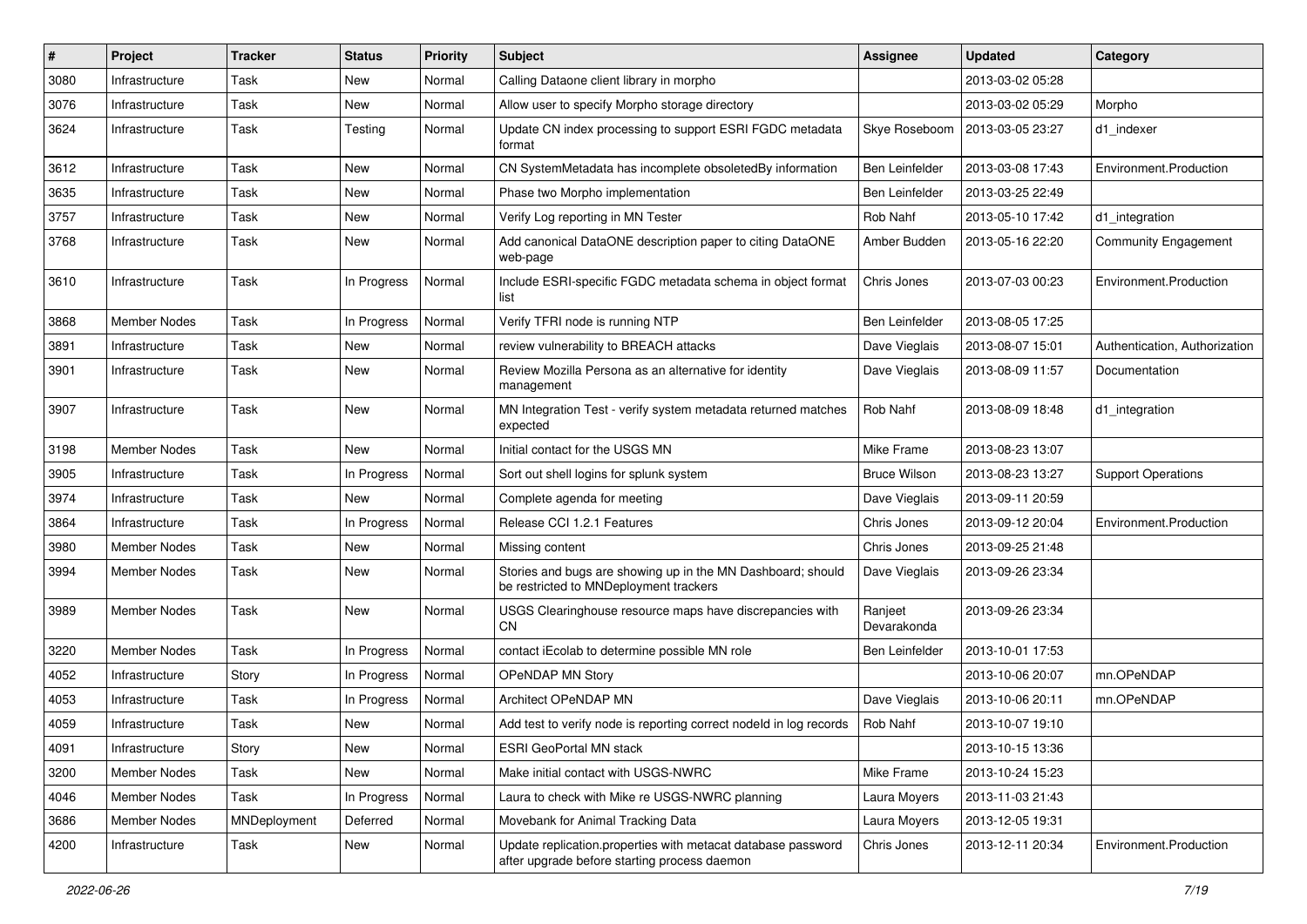| $\vert$ # | Project             | <b>Tracker</b> | <b>Status</b> | <b>Priority</b> | <b>Subject</b>                                                                                                     | <b>Assignee</b>       | <b>Updated</b>   | Category                  |
|-----------|---------------------|----------------|---------------|-----------------|--------------------------------------------------------------------------------------------------------------------|-----------------------|------------------|---------------------------|
| 3211      | <b>Member Nodes</b> | MNDeployment   | New           | Normal          | Taiwan Ecological Research Network member node                                                                     | <b>Ben Leinfelder</b> | 2014-02-20 21:58 |                           |
| 3212      | Member Nodes        | Task           | <b>New</b>    | Normal          | Collect metadata for the Taiwan TERN member node                                                                   | Matthew Jones         | 2014-02-20 21:58 |                           |
| 4013      | <b>Member Nodes</b> | Task           | <b>New</b>    | Normal          | Follow-up on plans for TERN following Oct ILTER meeting in<br>Korea                                                | Laura Moyers          | 2014-02-20 21:58 |                           |
| 3488      | Infrastructure      | Task           | New           | Normal          | Create custom merge policy to support managing<br>data/information inconsistency                                   | Chris Jones           | 2014-03-14 17:27 | Metacat                   |
| 3774      | Member Nodes        | Task           | New           | Normal          | return NotFound exceptions for /meta and /object calls using<br>"near miss" identifiers                            | Ryan Scherle          | 2014-03-14 18:22 |                           |
| 3308      | Infrastructure      | Task           | <b>New</b>    | Normal          | Document the process for removing content contributed from a<br>specific member node and/or the entire member node | Dave Vieglais         | 2014-03-14 18:29 | <b>Support Operations</b> |
| 3537      | <b>Member Nodes</b> | Task           | New           | Normal          | Contact followup on Citsci.org MN prospect                                                                         | Laura Moyers          | 2014-03-28 18:03 |                           |
| 3978      | Infrastructure      | Task           | In Progress   | Normal          | Add a CN reporting script that summarizes spatial data for the<br>dashboard                                        | Chris Jones           | 2014-03-31 17:41 | d1 dashboard              |
| 4120      | Infrastructure      | Task           | New           | Normal          | Display total data downloads in the SummaryView header                                                             | Skye Roseboom         | 2014-03-31 17:41 | d1 dashboard              |
| 4125      | Infrastructure      | Task           | New           | Normal          | Mock up an informational section of the Member Node detail<br>view                                                 | Chris Jones           | 2014-03-31 17:41 | d1 dashboard              |
| 4136      | Infrastructure      | Task           | In Progress   | Normal          | Make cosmetic changes to the distribution map                                                                      | Chris Jones           | 2014-03-31 17:41 | d1 dashboard              |
| 4147      | Infrastructure      | Task           | In Progress   | Normal          | Modify d1_spatial_reporter.py to produce custom JSON output                                                        | Chris Brumgard        | 2014-03-31 17:41 | d1 cn tools               |
| 4704      | Infrastructure      | Task           | New           | Normal          | Create a view of MN holdings from a CN perspective                                                                 | Dave Vieglais         | 2014-04-09 15:33 |                           |
| 5122      | <b>Member Nodes</b> | Task           | New           | Normal          | Verify/update information in TFRI's node registration                                                              | Chris Jones           | 2014-04-18 16:51 |                           |
| 3597      | <b>Member Nodes</b> | Task           | <b>New</b>    | Normal          | The Avian Knolwedge Network (AKN) and Cornell Lab of<br>Ornithology eBird should be distinct Member Nodes          | <b>Ben Leinfelder</b> | 2014-04-23 01:32 |                           |
| 5137      | Infrastructure      | Task           | <b>New</b>    | Normal          | Fix DataONE CA chain file location in cn-buildout                                                                  | Chris Jones           | 2014-04-25 15:06 | d1 cn buildout            |
| 5121      | Member Nodes        | Task           | New           | Normal          | Fix DryadDataFile instance documents with no dcterms: creator<br>element                                           | Chris Jones           | 2014-04-30 19:25 |                           |
| 5136      | Infrastructure      | Task           | New           | Normal          | Change DNS seetings on all DataONE VMs                                                                             | Chris Jones           | 2014-05-08 03:16 | Environment.Production    |
| 3180      | <b>Member Nodes</b> | MNDeployment   | Deferred      | Normal          | PFRP - Pelagic Fisheries Research Program                                                                          | Matthew Jones         | 2014-05-29 19:25 |                           |
| 5454      | <b>Member Nodes</b> | Task           | New           | Normal          | Evaluate dataverse poential MN                                                                                     | <b>Bruce Wilson</b>   | 2014-05-29 19:30 |                           |
| 4045      | <b>Member Nodes</b> | Task           | In Progress   | Normal          | Conversation with Laura/Mike re USGS ScienceBase planning                                                          | Laura Moyers          | 2014-05-30 19:45 |                           |
| 5449      | <b>Member Nodes</b> | Task           | In Progress   | Normal          | Resolve resource map issues for LTER-Europe                                                                        | Chris Jones           | 2014-06-20 17:59 |                           |
| 5988      | Infrastructure      | Task           | New           | Normal          | Determine cause of Idap "server not responding" errors between<br>prod CNs                                         | Jing Tao              | 2014-07-22 23:18 | Hardware                  |
| 4098      | Infrastructure      | Task           | <b>New</b>    | Normal          | Synchronization should allow valid replicas held by MNs to set<br>obsoletedBy and archive flags                    | Dave Vieglais         | 2014-07-31 22:23 | d1 synchronization        |
| 6026      | Infrastructure      | Task           | In Progress   | Normal          | d1_common CCI 2.0 support                                                                                          | Roger Dahl            | 2014-08-01 15:49 | d1 common python          |
| 6025      | Infrastructure      | Task           | In Progress   | Normal          | Implement support for CCI v2.0 in Python stack                                                                     | Roger Dahl            | 2014-08-01 15:49 |                           |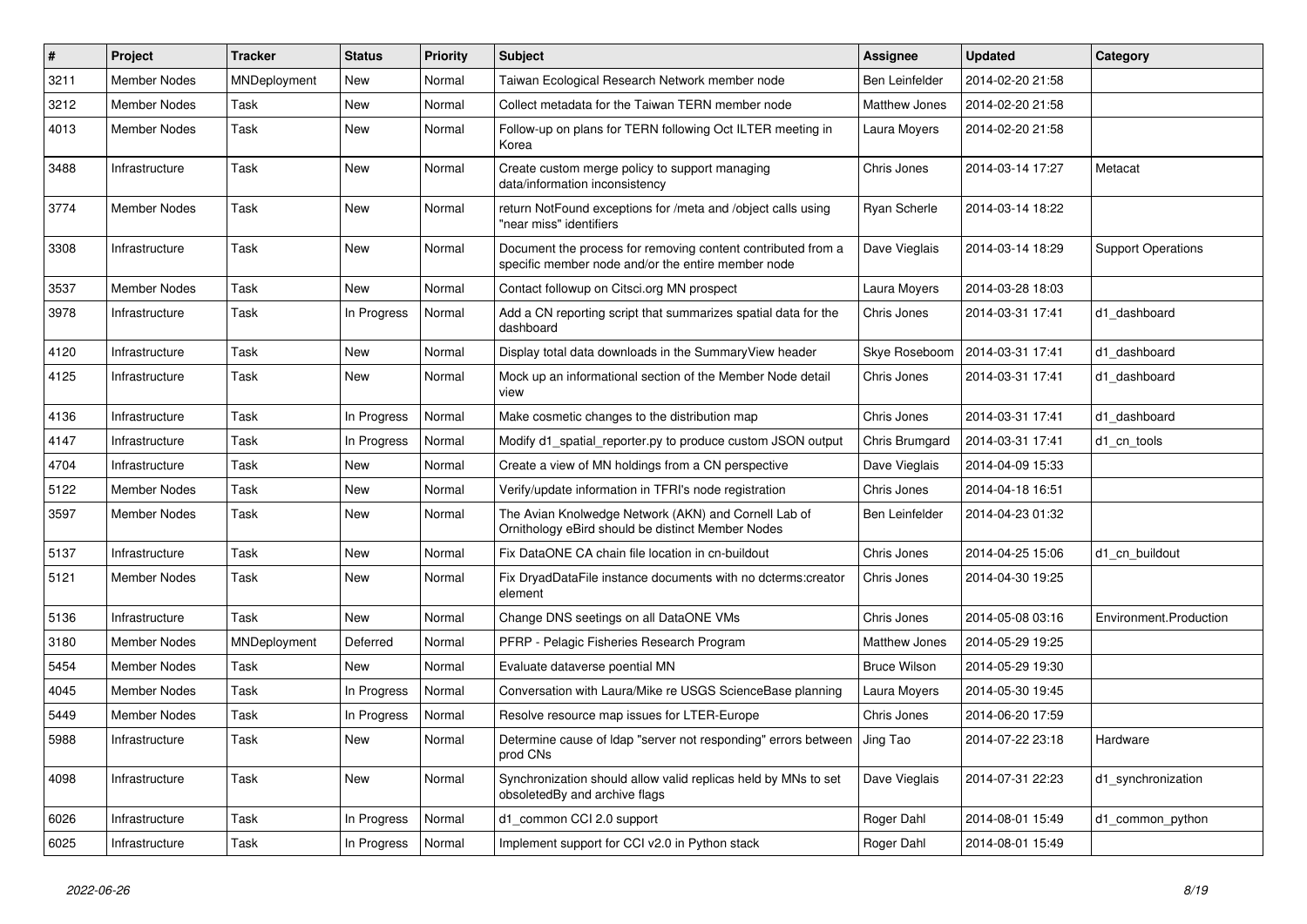| $\vert$ # | Project        | <b>Tracker</b> | <b>Status</b> | <b>Priority</b> | <b>Subject</b>                                                                                                   | Assignee            | <b>Updated</b>   | Category                  |
|-----------|----------------|----------------|---------------|-----------------|------------------------------------------------------------------------------------------------------------------|---------------------|------------------|---------------------------|
| 6033      | Infrastructure | Task           | In Progress   | Normal          | d1_libclient_python CCI 2.0 support                                                                              | Roger Dahl          | 2014-08-11 16:22 | d1 libclient python       |
| 6034      | Infrastructure | Task           | In Progress   | Normal          | d1_client_cli CCI 2.0 support                                                                                    | Roger Dahl          | 2014-08-11 16:23 | d1 client cli             |
| 6067      | Infrastructure | Decision       | New           | Normal          | Should we configure Dependency Analyzer Plugin in Jenkins?                                                       | <b>Robert Waltz</b> | 2014-08-22 03:58 | Environment.Development   |
| 6166      | Infrastructure | Task           | New           | Normal          | CNRead.getChecksum() returns Content-Type of text/csv while<br>it should be an xml type                          | Chris Jones         | 2014-08-29 15:04 | d1 cn service             |
| 6168      | Infrastructure | Task           | New           | Normal          | CNAuthorization.setRightsHolder() returns 500 ServiceFailure                                                     | Chris Jones         | 2014-08-29 16:01 | d1 cn service             |
| 6250      | Infrastructure | Task           | New           | Normal          | CN methods return 500 ServiceFailure when called with bogus<br>test data and without certificates                | Chris Jones         | 2014-08-29 18:59 | d1 cn service             |
| 6367      | Infrastructure | Task           | New           | Normal          | Update drive firmware on P2-1 UCSB SAN Array                                                                     | Nick Outin          | 2014-09-08 20:19 | Hardware                  |
| 2585      | Infrastructure | Task           | In Progress   | Normal          | Update Use Case 09                                                                                               | Skye Roseboom       | 2014-09-11 15:47 | d1 replication            |
| 6389      | Infrastructure | Task           | New           | Normal          | The version of com.googlecode.foresite-toolkit is<br>1.0-SNAPSHOT on the d1_libclient_java releases              |                     | 2014-09-18 00:42 |                           |
| 6392      | Infrastructure | Decision       | New           | Normal          | CN getChecksum REST API design review                                                                            | Dave Vieglais       | 2014-09-18 17:09 | Requirement               |
| 6394      | Infrastructure | Task           | New           | Normal          | Resolve SSL certificate connection errors for UNM Epscor Tier 4<br>MN in development                             | Chris Jones         | 2014-09-18 18:39 | <b>Support Operations</b> |
| 4675      | Infrastructure | Task           | <b>New</b>    | Normal          | Administratively delete those pids with the white spaces                                                         |                     | 2014-09-24 18:09 |                           |
| 4711      | Infrastructure | Task           | New           | Normal          | replace SSL Certs for cn-unm-1.dataone.org                                                                       |                     | 2014-09-24 18:14 |                           |
| 4712      | Infrastructure | Task           | New           | Normal          | replace SSL cert for cn-ucsb-1.dataone.org                                                                       |                     | 2014-09-24 18:14 |                           |
| 4713      | Infrastructure | Task           | New           | Normal          | replace SSL cert fo cn-orc-1.dataone.org                                                                         |                     | 2014-09-24 18:14 |                           |
| 4714      | Infrastructure | Task           | In Progress   | Normal          | Refresh client certificate for MN urn:node:TFRI                                                                  | Chris Jones         | 2014-09-24 18:14 | Environment.Production    |
| 4715      | Infrastructure | Task           | In Progress   | Normal          | Refresh client certificate for urn:node:CLOAKN                                                                   | Chris Jones         | 2014-09-24 18:14 |                           |
| 4716      | Infrastructure | Task           | In Progress   | Normal          | refresh client certificate for urn:node:DRYAD                                                                    | Chris Jones         | 2014-09-24 18:14 | Environment.Production    |
| 4717      | Infrastructure | Task           | New           | Normal          | refresh client certificate for mn-unm-2.dataone.org                                                              |                     | 2014-09-24 18:14 |                           |
| 4719      | Infrastructure | Task           | In Progress   | Normal          | Replace CN client certificate                                                                                    | Chris Jones         | 2014-09-24 18:14 | Environment.Production    |
| 3509      | Infrastructure | Task           | New           | Normal          | Issue certificates from D1TestIntCA for dev environment nodes,<br>and revoke certificates signed by D1TestCA     | Chris Jones         | 2014-09-24 18:25 | <b>Support Operations</b> |
| 3510      | Infrastructure | Task           | New           | Normal          | Issue certificates from D1TestIntCA for sandbox environment<br>nodes, and revoke certificates signed by D1TestCA | Chris Jones         | 2014-09-24 18:25 | <b>Support Operations</b> |
| 3511      | Infrastructure | Task           | New           | Normal          | Issue certificates from D1TestIntCA for stage environment<br>nodes, and revoke certificates signed by D1TestCA   | Chris Jones         | 2014-09-24 18:25 | <b>Support Operations</b> |
| 2688      | Infrastructure | Task           | New           | Normal          | Develop guidelines for how Subject entries are handled -<br>creation, normalization, comparison                  | Dave Vieglais       | 2014-09-24 18:27 | Documentation             |
| 3063      | Infrastructure | Task           | New           | Normal          | Change Mutability of Metadata documentation                                                                      | Dave Vieglais       | 2014-09-24 18:27 | Documentation             |
| 3332      | Infrastructure | Task           | In Progress   | Normal          | Revise use cases and add sample code                                                                             | Dave Vieglais       | 2014-09-24 18:27 | Documentation             |
| 3728      | Infrastructure | Task           | New           | Normal          | Update and augment architecture use cases to describe<br>processes for property changes on system metadata       | Dave Vieglais       | 2014-09-24 18:27 | Documentation             |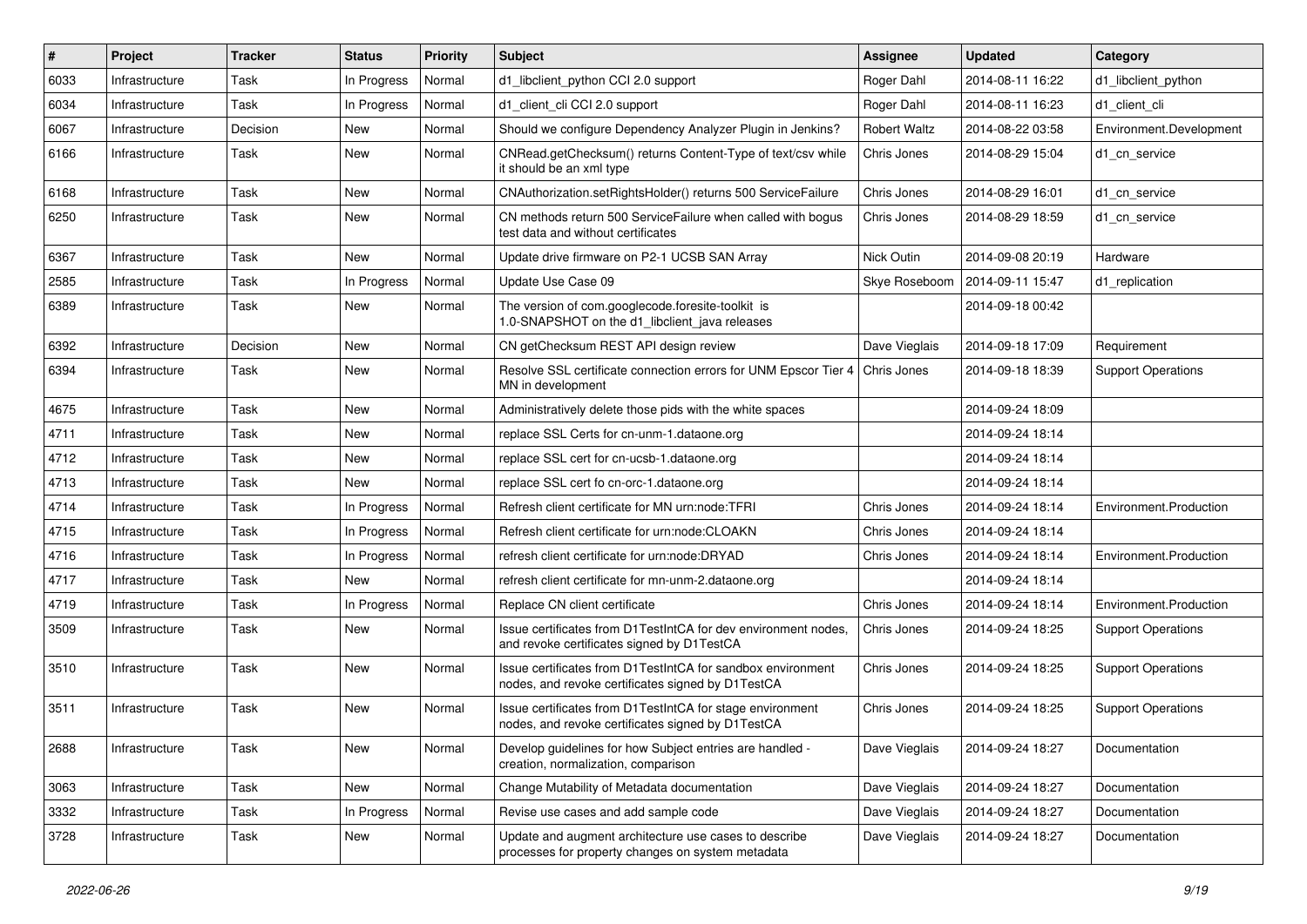| $\#$ | Project        | <b>Tracker</b> | <b>Status</b> | <b>Priority</b> | <b>Subject</b>                                                                                                | Assignee            | <b>Updated</b>   | Category                  |
|------|----------------|----------------|---------------|-----------------|---------------------------------------------------------------------------------------------------------------|---------------------|------------------|---------------------------|
| 3894 | Infrastructure | Task           | New           | Normal          | This task contains all the bugs related to the story                                                          |                     | 2014-09-24 18:27 |                           |
| 3895 | Infrastructure | Task           | <b>New</b>    | Normal          | Can we add bugs to a task in a story?                                                                         |                     | 2014-09-24 18:27 |                           |
| 3878 | Infrastructure | Task           | New           | Normal          | 4.2.1.1 Missing and Out-of-Date Documentation                                                                 | Dave Vieglais       | 2014-09-24 18:27 |                           |
| 3879 | Infrastructure | Task           | New           | Normal          | 4.2.1.2 Missing Policies and Expectations                                                                     |                     | 2014-09-24 18:27 | Environment.Production    |
| 3880 | Infrastructure | Task           | New           | Normal          | 4.2.1.3 CILogon Extension Not Documented                                                                      |                     | 2014-09-24 18:27 | Environment.Production    |
| 3881 | Infrastructure | Task           | New           | Normal          | 4.2.1.4 Definition of Verified User Lacking                                                                   | Dave Vieglais       | 2014-09-24 18:27 | Documentation             |
| 3810 | Infrastructure | Task           | New           | Normal          | Identify and setup location for user oriented operational docs                                                | Dave Vieglais       | 2014-09-24 18:27 | <b>Support Operations</b> |
| 3811 | Infrastructure | Task           | New           | Normal          | Document the "non-standard" certificates being used for<br>accessing content in DataONE and it's member nodes | Rob Nahf            | 2014-09-24 18:27 | <b>Support Operations</b> |
| 4190 | Infrastructure | Task           | New           | Normal          | Update architecture docs to import dataoneErrors.xsd                                                          | Dave Vieglais       | 2014-09-24 18:28 | Documentation             |
| 4192 | Infrastructure | Task           | In Progress   | Normal          | Notify MN implementations of the discrepancy in exception<br>definition                                       | Dave Vieglais       | 2014-09-24 18:28 | Management                |
| 2028 | Infrastructure | Task           | <b>New</b>    | Normal          | Document VM specifications for CNs                                                                            | Dave Vieglais       | 2014-09-24 18:29 | Management                |
| 2029 | Infrastructure | Task           | New           | Normal          | Document VM specifications for replication MNs                                                                | Dave Vieglais       | 2014-09-24 18:29 | Management                |
| 2030 | Infrastructure | Task           | New           | Normal          | Document the structure and interconnections of VM host<br>hardware at UNM                                     | Dave Vieglais       | 2014-09-24 18:29 | Hardware                  |
| 2031 | Infrastructure | Task           | New           | Normal          | Document the structure and interconnections of VM host<br>hardware at UCSB                                    | Nick Outin          | 2014-09-24 18:29 | Hardware                  |
| 2033 | Infrastructure | Task           | New           | Normal          | Document hardware / CN administrators and their contact info                                                  | Dave Vieglais       | 2014-09-24 18:29 | Management                |
| 2035 | Infrastructure | Task           | New           | Normal          | Design nagios system for monitoring CN locations                                                              | Nick Outin          | 2014-09-24 18:29 | d1 monitor                |
| 4211 | Infrastructure | <b>Bug</b>     | New           | Normal          | Potential race condition between archive and replication                                                      | Chris Jones         | 2014-09-25 17:19 | d1 cn service             |
| 6041 | Infrastructure | <b>Bug</b>     | New           | Normal          | obsoletedBy field serialized with newline after pid                                                           | <b>Robert Waltz</b> | 2014-09-25 17:36 |                           |
| 5145 | Infrastructure | Feature        | New           | Normal          | Consider including cert subject(s) in NotAuthorized exceptions                                                | Chris Jones         | 2014-09-25 17:44 | d1 cn service             |
| 6396 | Infrastructure | Task           | In Progress   | Normal          | embed jetty server in d1 integration to run WebTests locally                                                  | Rob Nahf            | 2014-10-01 20:34 | MNWebChecker              |
| 6397 | Infrastructure | Task           | New           | Normal          | test that it works from standalone .war                                                                       | Rob Nahf            | 2014-10-01 20:34 | MNWebChecker              |
| 6398 | Infrastructure | Task           | New           | Normal          | update MNWebTest operations docs                                                                              | Rob Nahf            | 2014-10-01 20:34 | MNWebChecker              |
| 6399 | Infrastructure | Task           | New           | Normal          | set up release practice for the MNWebTester .war                                                              | Rob Nahf            | 2014-10-01 20:34 | MNWebChecker              |
| 6478 | Infrastructure | Task           | New           | Normal          | move mncheck VM to a different VMhost                                                                         | Dave Vieglais       | 2014-10-01 20:34 | MNWebChecker              |
| 6069 | Infrastructure | Story          | New           | Normal          | open ask.dataone.org sign-in to community                                                                     | Dave Vieglais       | 2014-10-01 20:39 | Documentation             |
| 1047 | Infrastructure | Task           | In Progress   | Normal          | Write Authentication system specification                                                                     | Matthew Jones       | 2014-10-01 20:47 |                           |
| 1048 | Infrastructure | Task           | In Progress   | Normal          | Write authorization system specification                                                                      | Matthew Jones       | 2014-10-01 20:47 |                           |
| 1061 | Infrastructure | Task           | In Progress   | Normal          | Identify approach to IdentityMapping                                                                          | Matthew Jones       | 2014-10-01 20:47 |                           |
| 1073 | Infrastructure | Task           | New           | Normal          | Design client application authentication redirection approach                                                 | Matthew Jones       | 2014-10-01 20:47 | d1_identity_manager       |
| 1159 | Infrastructure | Task           | In Progress   | Normal          | Add description of Group creation and management to design<br>specs.                                          | Matthew Jones       | 2014-10-01 20:47 |                           |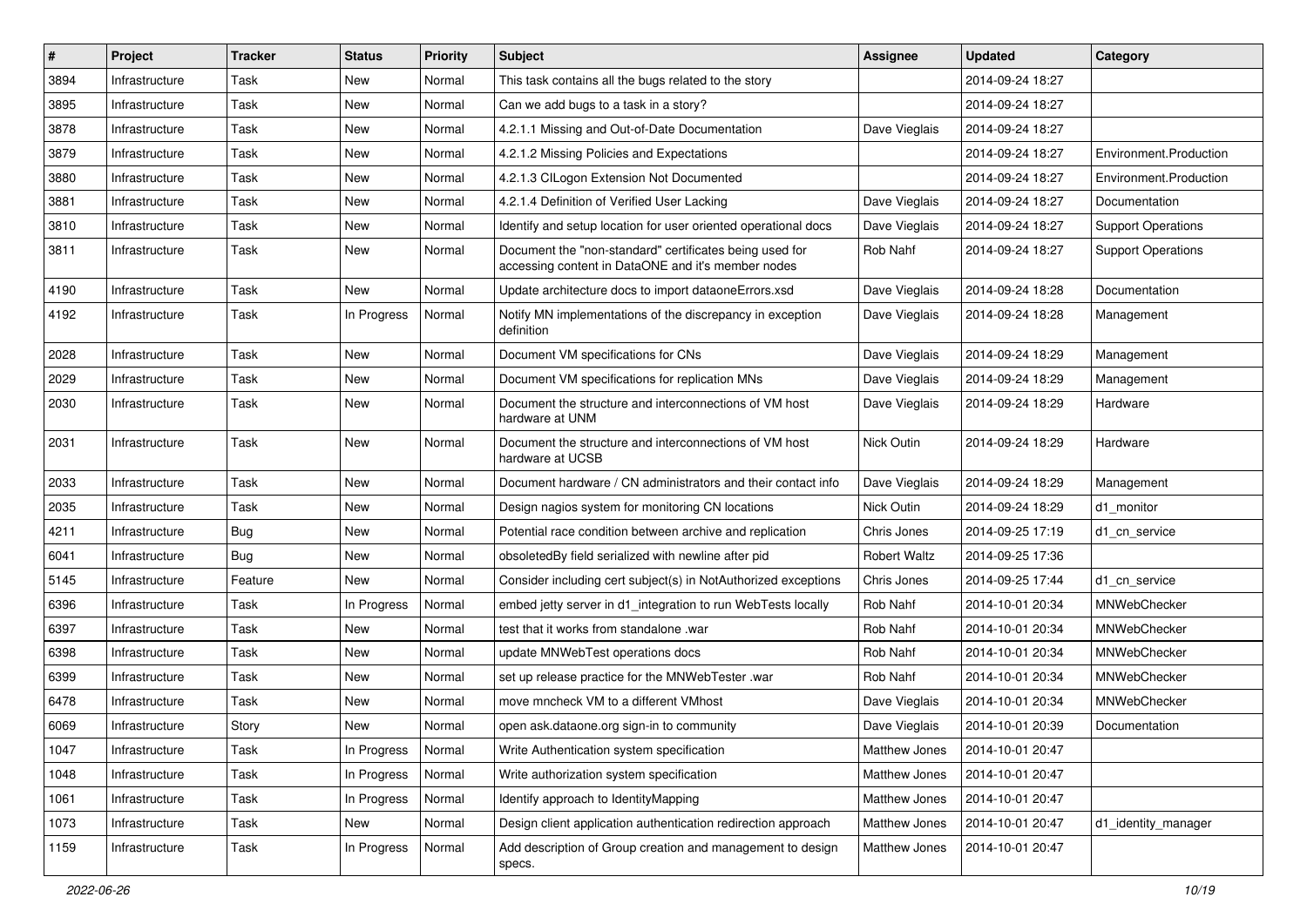| #    | Project        | Tracker | <b>Status</b> | <b>Priority</b> | <b>Subject</b>                                                                      | <b>Assignee</b> | <b>Updated</b>   | Category                      |
|------|----------------|---------|---------------|-----------------|-------------------------------------------------------------------------------------|-----------------|------------------|-------------------------------|
| 1467 | Infrastructure | Task    | In Progress   | Normal          | Complete d1_schema changes for Authz and Authn.                                     | Matthew Jones   | 2014-10-01 20:47 | Documentation                 |
| 1471 | Infrastructure | Task    | <b>New</b>    | Normal          | Define implicit curator role at Member Nodes.                                       | Matthew Jones   | 2014-10-01 20:47 |                               |
| 1472 | Infrastructure | Task    | New           | Normal          | Explain revocation policies via MN curator.                                         | Matthew Jones   | 2014-10-01 20:47 |                               |
| 1473 | Infrastructure | Task    | New           | Normal          | Make default access policy explicit in Authz docs.                                  | Matthew Jones   | 2014-10-01 20:47 |                               |
| 1474 | Infrastructure | Task    | <b>New</b>    | Normal          | Design verification process for new accounts                                        | Matthew Jones   | 2014-10-01 20:47 |                               |
| 1481 | Infrastructure | Task    | New           | Normal          | Clarify spec that groups can own objects                                            | Matthew Jones   | 2014-10-01 20:47 |                               |
| 1482 | Infrastructure | Task    | New           | Normal          | Design mechanism to collapse two accounts into one                                  | Matthew Jones   | 2014-10-01 20:47 |                               |
| 1484 | Infrastructure | Task    | New           | Normal          | Decide on format for Principals                                                     | Matthew Jones   | 2014-10-01 20:47 |                               |
| 1485 | Infrastructure | Task    | New           | Normal          | Clean up authn requirements listing                                                 | Matthew Jones   | 2014-10-01 20:47 |                               |
| 1494 | Infrastructure | Task    | <b>New</b>    | Normal          | Create sequence diagrams for Authentication services.                               | Matthew Jones   | 2014-10-01 20:47 |                               |
| 1502 | Infrastructure | Task    | New           | Normal          | Fix hierarchy of permission levels.                                                 | Matthew Jones   | 2014-10-01 20:47 | Documentation                 |
| 1527 | Infrastructure | Task    | <b>New</b>    | Normal          | Allow AccessPolicy to be set for groups                                             | Matthew Jones   | 2014-10-01 20:47 |                               |
| 2664 | Infrastructure | Task    | New           | Normal          | Create documentation for how transitivity is enacted for<br>authorization           | Matthew Jones   | 2014-10-01 20:47 | Authentication, Authorization |
| 4176 | Infrastructure | Bug     | New           | Normal          | The archive method in CN doesn't call back to the authoritative<br>and replica MNs. |                 | 2014-10-01 21:25 |                               |
| 4038 | Infrastructure | Feature | New           | Normal          | change default replication implementation                                           | Matthew Jones   | 2014-10-01 21:26 | d1 replication                |
| 2956 | Infrastructure | Task    | In Progress   | Normal          | content-checking tests for MNs entering an environment                              | Rob Nahf        | 2014-10-01 22:04 | d1 integration                |
| 3924 | Infrastructure | Task    | New           | Normal          | Pids in ObjectList should be the same as pids in the<br>systemMetadata Map          | Rob Nahf        | 2014-10-01 22:04 | MNWebChecker                  |
| 3925 | Infrastructure | Task    | New           | Normal          | navigate through the ResourceMap confirm existence of<br>identifiers on the MN      | Rob Nahf        | 2014-10-01 22:04 | MNWebChecker                  |
| 2411 | Infrastructure | Bug     | In Progress   | Normal          | knb MNs and CNs allow self-signed certificates to connect                           | Chris Jones     | 2014-10-01 22:22 | Environment.Development       |
| 3572 | Infrastructure | Bug     | New           | Normal          | LDAP not updated for Node when synchronized set to true                             | Robert Waltz    | 2014-10-01 22:56 | d1 cn node registry           |
| 1873 | Infrastructure | Feature | New           | Normal          | Postproccessing tool for log reporting                                              |                 | 2014-10-02 17:06 | d1_log_aggregation            |
| 1961 | Infrastructure | Task    | New           | Normal          | Types.ErrorMessage - does not exist                                                 | Dave Vieglais   | 2014-10-02 17:21 | Documentation                 |
| 1983 | Infrastructure | Task    | New           | Normal          | UC04 describes MNCore.ping() with discovery capability                              | Dave Vieglais   | 2014-10-02 17:21 | Documentation                 |
| 1986 | Infrastructure | Task    | New           | Normal          | Update UC04 to use correct CN method for determining if a PID<br>exists             | Dave Vieglais   | 2014-10-02 17:21 | Documentation                 |
| 2053 | Infrastructure | Task    | New           | Normal          | CNReplication.setReplicationStatus() - Add info about<br>serialVersion              |                 | 2014-10-02 17:21 |                               |
| 2054 | Infrastructure | Task    | New           | Normal          | CNReplication.setReplicationPolicy(),<br>updateReplicationMetadata()                | Dave Vieglais   | 2014-10-02 17:21 | Documentation                 |
| 2083 | Infrastructure | Task    | New           | Normal          | Split the CN API into public and private sections                                   | Dave Vieglais   | 2014-10-02 17:21 | Documentation                 |
| 2123 | Infrastructure | Task    | New           | Normal          | Description of serialVersion                                                        | Dave Vieglais   | 2014-10-02 17:21 | Documentation                 |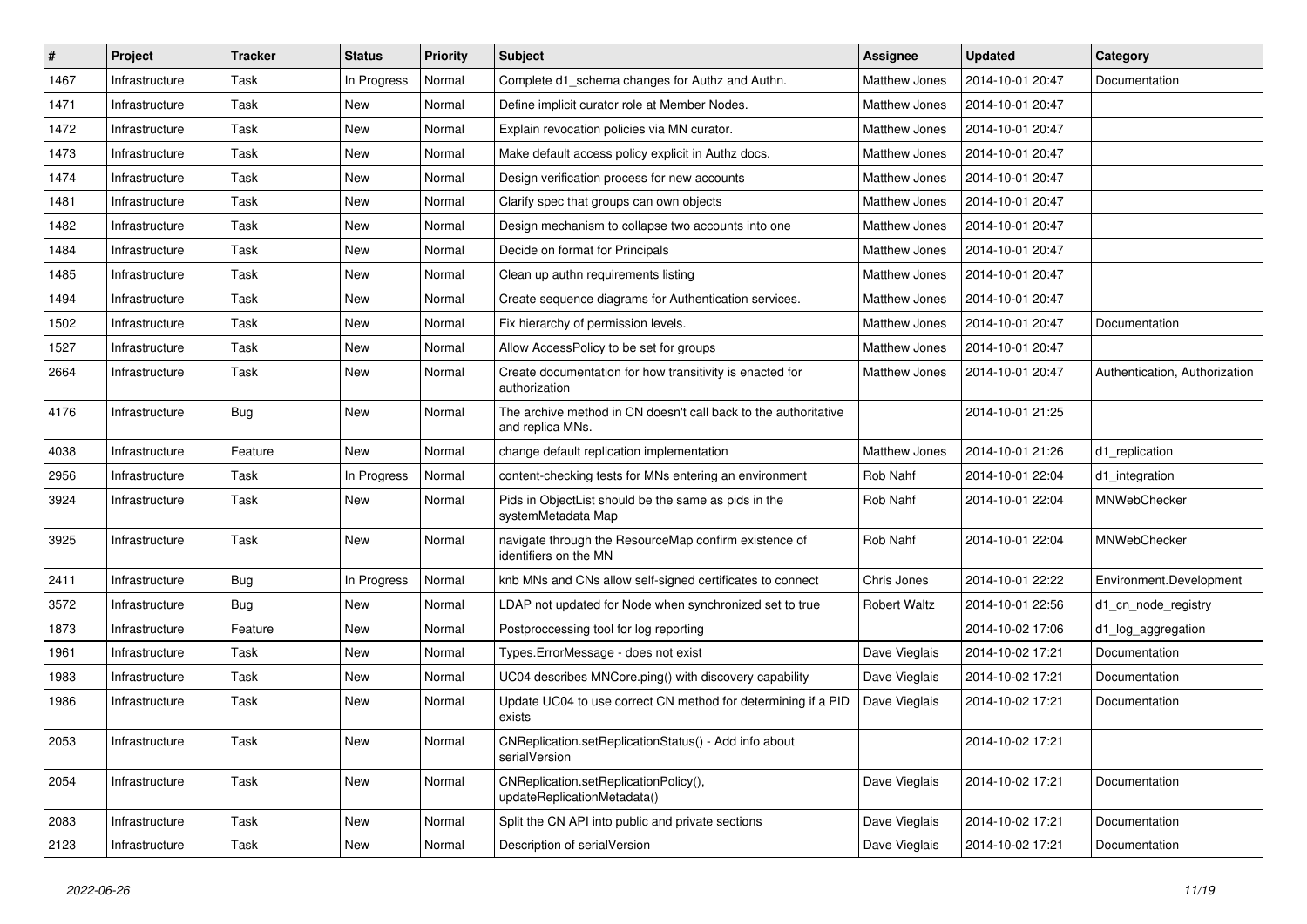| $\#$ | Project        | <b>Tracker</b> | <b>Status</b> | <b>Priority</b> | Subject                                                                                       | <b>Assignee</b> | <b>Updated</b>   | Category      |
|------|----------------|----------------|---------------|-----------------|-----------------------------------------------------------------------------------------------|-----------------|------------------|---------------|
| 2131 | Infrastructure | Task           | New           | Normal          | CNRegister.updateNodeCapabilities() - nodeid -> nodeld                                        | Dave Vieglais   | 2014-10-02 17:21 |               |
| 2142 | Infrastructure | Task           | New           | Normal          | MNReplication.getReplica() - include PID in signature                                         | Dave Vieglais   | 2014-10-02 17:21 | Documentation |
| 2172 | Infrastructure | Task           | New           | Normal          | Types.DateTime: Example serialization without TZ designator                                   | Dave Vieglais   | 2014-10-02 17:21 | Documentation |
| 2227 | Infrastructure | Task           | New           | Normal          | Specify valid mimetypes for responses                                                         | Dave Vieglais   | 2014-10-02 17:21 | Documentation |
| 2342 | Infrastructure | Task           | New           | Normal          | CNCore.reserveldentifier() - Update REST description                                          | Dave Vieglais   | 2014-10-02 17:21 | Documentation |
| 2394 | Infrastructure | Task           | New           | Normal          | CNRead.search() - solr / SOLR                                                                 | Dave Vieglais   | 2014-10-02 17:21 | Documentation |
| 2464 | Infrastructure | Task           | New           | Normal          | Authentication - no space after comma in subjects                                             | Dave Vieglais   | 2014-10-02 17:21 | Documentation |
| 2465 | Infrastructure | Task           | New           | Normal          | Authentication - Remove TODO about selecting format for<br>principal name                     | Dave Vieglais   | 2014-10-02 17:21 | Documentation |
| 2466 | Infrastructure | Task           | New           | Normal          | Authentication - Remove references to Principal                                               | Dave Vieglais   | 2014-10-02 17:21 | Documentation |
| 2475 | Infrastructure | Task           | New           | Normal          | CNReplication.setReplicationStatus() - How to represent null                                  | Dave Vieglais   | 2014-10-02 17:21 | Documentation |
| 2508 | Infrastructure | Task           | New           | Normal          | MNStorage.delete(), MNStorage.update() - Action must be<br>denied for replicas.               | Dave Vieglais   | 2014-10-02 17:21 | Documentation |
| 2646 | Infrastructure | Task           | New           | Normal          | MNReplication.getReplica() - Add information about<br>CNReplication.isNodeAuthorized()        | Dave Vieglais   | 2014-10-02 17:21 | Documentation |
| 2660 | Infrastructure | Task           | New           | Normal          | Deciding on a key size for D1 certs                                                           | Dave Vieglais   | 2014-10-02 17:21 | Documentation |
| 2793 | Infrastructure | Task           | New           | Normal          | MNRead.describe() - Document special requirement of returning<br>D1 exceptions in header      | Dave Vieglais   | 2014-10-02 17:21 | Documentation |
| 2794 | Infrastructure | Task           | New           | Normal          | Exceptions: Remove unsupported exception serializations and<br>add "header serialization"     | Dave Vieglais   | 2014-10-02 17:21 | Documentation |
| 2809 | Infrastructure | Task           | New           | Normal          | MNStorage.update() - Make behavior explicit                                                   | Dave Vieglais   | 2014-10-02 17:21 | Documentation |
| 2810 | Infrastructure | Task           | New           | Normal          | setReplicationStatus() example rwt state transition is incorrect                              | Dave Vieglais   | 2014-10-02 17:21 | Documentation |
| 2826 | Infrastructure | Task           | New           | Normal          | MNStorage.archive() - Permissions                                                             | Dave Vieglais   | 2014-10-02 17:21 | Documentation |
| 3314 | Infrastructure | Task           | New           | Normal          | CNRead.getQueryEngineDescription() - REST URL                                                 | Dave Vieglais   | 2014-10-02 17:21 | Documentation |
| 3315 | Infrastructure | Task           | New           | Normal          | CNRead.query() - POST in addition to GET                                                      | Dave Vieglais   | 2014-10-02 17:21 | Documentation |
| 3598 | Infrastructure | Task           | New           | Normal          | Node document subject description is a bit unclear                                            | Dave Vieglais   | 2014-10-02 17:21 | Documentation |
| 3807 | Infrastructure | Task           | New           | Normal          | Add documentation for Types.QueryEngineDescription                                            | Dave Vieglais   | 2014-10-02 17:21 | Documentation |
| 4102 | Infrastructure | Task           | New           | Normal          | Add expiration policy for CNCore.reserveldentifier()                                          | Dave Vieglais   | 2014-10-02 17:21 | Documentation |
| 4722 | Infrastructure | Task           | New           | Normal          | Clarify permissions for CN                                                                    | Dave Vieglais   | 2014-10-02 17:21 |               |
| 4723 | Infrastructure | Task           | New           | Normal          | MN recognition of CN                                                                          | Dave Vieglais   | 2014-10-02 17:21 |               |
| 5531 | Infrastructure | Task           | Testing       | Normal          | Provide overview of replication process for MN implementors                                   | Matthew Jones   | 2014-10-02 17:21 | Documentation |
| 6167 | Infrastructure | Task           | New           | Normal          | Docs for CNRead.search() say "SOLR" in capital but actual API<br>expects "solr" in lower case | Dave Vieglais   | 2014-10-02 17:21 | Documentation |
| 1762 | Infrastructure | Task           | New           | Normal          | Sketch CN components and associations                                                         | Dave Vieglais   | 2014-10-02 17:40 |               |
| 2540 | Infrastructure | Feature        | In Progress   | Normal          | add generateIdentifier() method to MNStorage API                                              | Dave Vieglais   | 2014-10-02 17:54 | Documentation |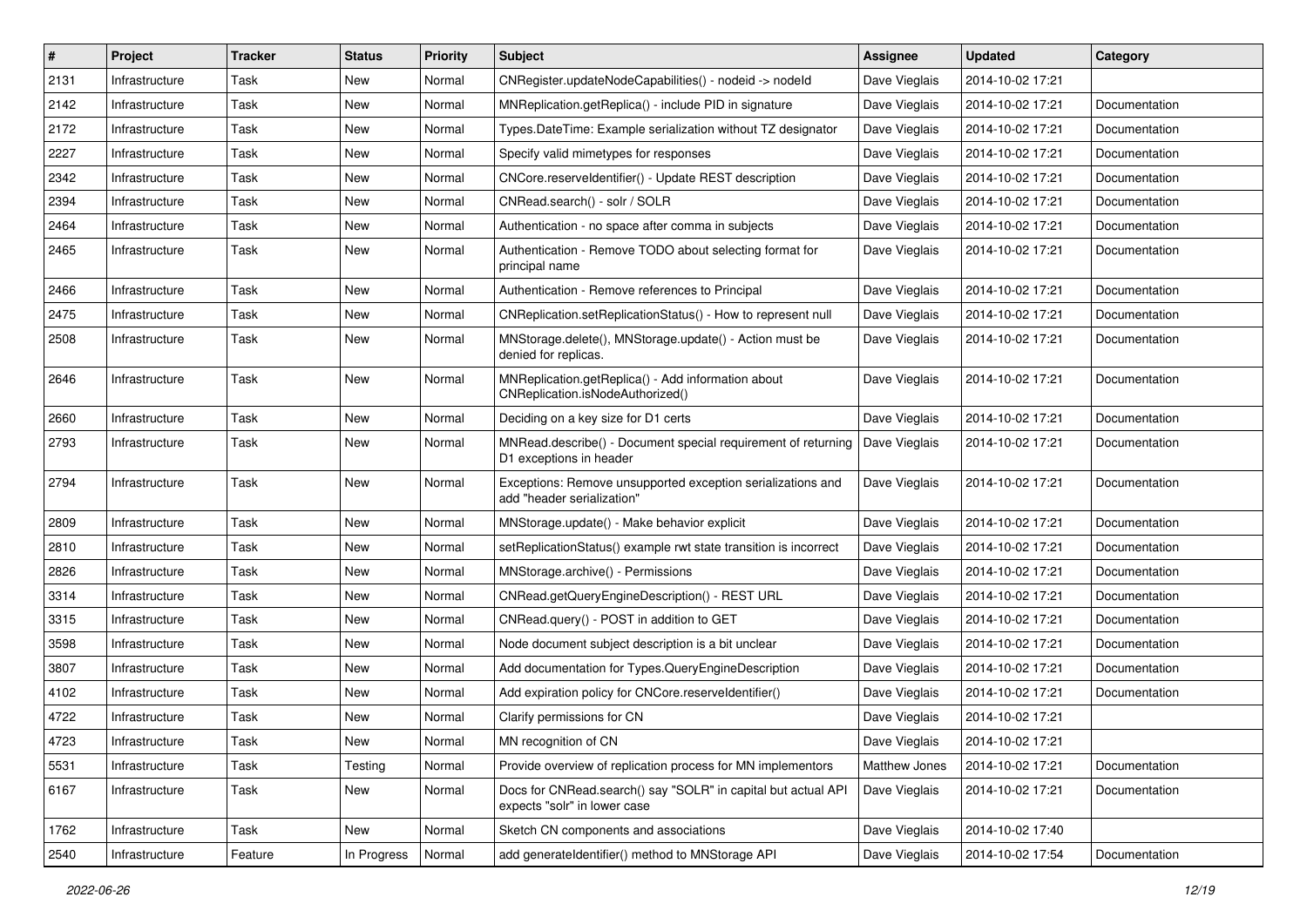| #    | Project             | <b>Tracker</b> | <b>Status</b> | <b>Priority</b> | Subject                                                                                                            | Assignee               | <b>Updated</b>   | Category                |
|------|---------------------|----------------|---------------|-----------------|--------------------------------------------------------------------------------------------------------------------|------------------------|------------------|-------------------------|
| 2545 | Infrastructure      | Task           | New           | Normal          | create d1 integration tests using for MN generateldentifier                                                        | Rob Nahf               | 2014-10-02 17:54 | d1 integration          |
| 3122 | Infrastructure      | Bug            | In Progress   | Normal          | asterisk in search term                                                                                            | Skye Roseboom          | 2014-10-02 18:02 | d1_mercury              |
| 5582 | Infrastructure      | Bug            | New           | Normal          | xinetd not supported via debian install                                                                            | <b>Robert Waltz</b>    | 2014-10-02 19:27 | d1_cn_buildout          |
| 4051 | Infrastructure      | Feature        | New           | Normal          | MN Stack supporting Fedora Commons                                                                                 |                        | 2014-10-02 21:39 | mn.Fedora               |
| 6483 | Infrastructure      | Task           | New           | Normal          | DataONE xsede VM at ORC                                                                                            | Michael<br>Campfield   | 2014-10-24 10:54 |                         |
| 6542 | Infrastructure      | Bug            | New           | Normal          | Unable to add metadata document on mndemo8                                                                         |                        | 2014-10-30 16:30 | Environment.Development |
| 4246 | Infrastructure      | Task           | In Progress   | Normal          | Determine why cn-stage-ucsb-1 LDAP syncrepl is failing                                                             | Michael<br>Campfield   | 2014-10-31 17:42 | Environment.Stage1      |
| 5498 | Infrastructure      | Task           | New           | Normal          | Determine the cause of the Jun2014 cn-orc-1 out of memory<br>issue                                                 | Michael<br>Campfield   | 2014-10-31 19:11 | Environment.Production  |
| 6569 | Infrastructure      | Task           | New           | Normal          | configure jobs for tag $1.0.1$ , $1.0.0$ and $0.9.0$                                                               | Rob Nahf               | 2014-11-14 17:56 |                         |
| 6615 | Infrastructure      | Bug            | New           | Normal          | Apt-get doesn't work on mn-sandbox-unm-1                                                                           |                        | 2014-11-18 18:45 |                         |
| 6624 | Infrastructure      | Task           | New           | Normal          | link Node Identity arch. spec. to OperationDocs Node Reg page                                                      |                        | 2014-11-21 20:29 | Documentation           |
| 6048 | Member Nodes        | Task           | New           | Normal          | Fix 404 NotFound erros on the EDORA MN                                                                             | Jim Green              | 2014-11-24 14:57 |                         |
| 6053 | Member Nodes        | Task           | In Progress   | Normal          | Update science metadata files to include ORNL schema type                                                          | Ranjeet<br>Devarakonda | 2014-11-24 14:57 |                         |
| 6679 | Member Nodes        | Task           | New           | Normal          | FTGEN: Join DataONE                                                                                                |                        | 2014-12-04 20:07 |                         |
| 6680 | Member Nodes        | Task           | New           | Normal          | FTGEN: Scope the implementation                                                                                    |                        | 2014-12-04 20:07 |                         |
| 6681 | Member Nodes        | Task           | <b>New</b>    | Normal          | FTGEN: Plan the implementation                                                                                     |                        | 2014-12-04 20:07 |                         |
| 6682 | Member Nodes        | Task           | New           | Normal          | FTGEN: Design, code and component test a new MN<br>implementation                                                  |                        | 2014-12-04 20:07 |                         |
| 6683 | Member Nodes        | Task           | New           | Normal          | FTGEN: Implement search index and display (ONEMercury)<br>support for any new metadata formats required by the MN. |                        | 2014-12-04 20:07 |                         |
| 6684 | Member Nodes        | Task           | New           | Normal          | FTGEN: Register any new object formats in all environments                                                         |                        | 2014-12-04 20:07 |                         |
| 6685 | Member Nodes        | Task           | New           | Normal          | FTGEN: Local Testing                                                                                               |                        | 2014-12-04 20:07 |                         |
| 6686 | Member Nodes        | Task           | New           | Normal          | FTGEN: Establish DataONE user identity in Testing<br>Environment                                                   |                        | 2014-12-04 20:07 |                         |
| 6687 | <b>Member Nodes</b> | Task           | New           | Normal          | FTGEN: Configure SSL Certificates for Testing Environment                                                          |                        | 2014-12-04 20:07 |                         |
| 6688 | Member Nodes        | Task           | New           | Normal          | FTGEN: Verify MN Content and Services in Testing<br>Environment                                                    |                        | 2014-12-04 20:07 |                         |
| 6689 | Member Nodes        | Task           | New           | Normal          | FTGEN: Register MN in Testing Environment                                                                          |                        | 2014-12-04 20:07 |                         |
| 6690 | Member Nodes        | Task           | New           | Normal          | FTGEN: Verify CN Content and Services in Testing Environment                                                       |                        | 2014-12-04 20:07 |                         |
| 6691 | Member Nodes        | Task           | New           | Normal          | FTGEN: Check Authentication and Authorization in Testing<br>Environment                                            |                        | 2014-12-04 20:07 |                         |
| 6692 | Member Nodes        | Task           | New           | Normal          | FTGEN: Show MN as "upcoming" on the dashboard                                                                      |                        | 2014-12-04 20:07 |                         |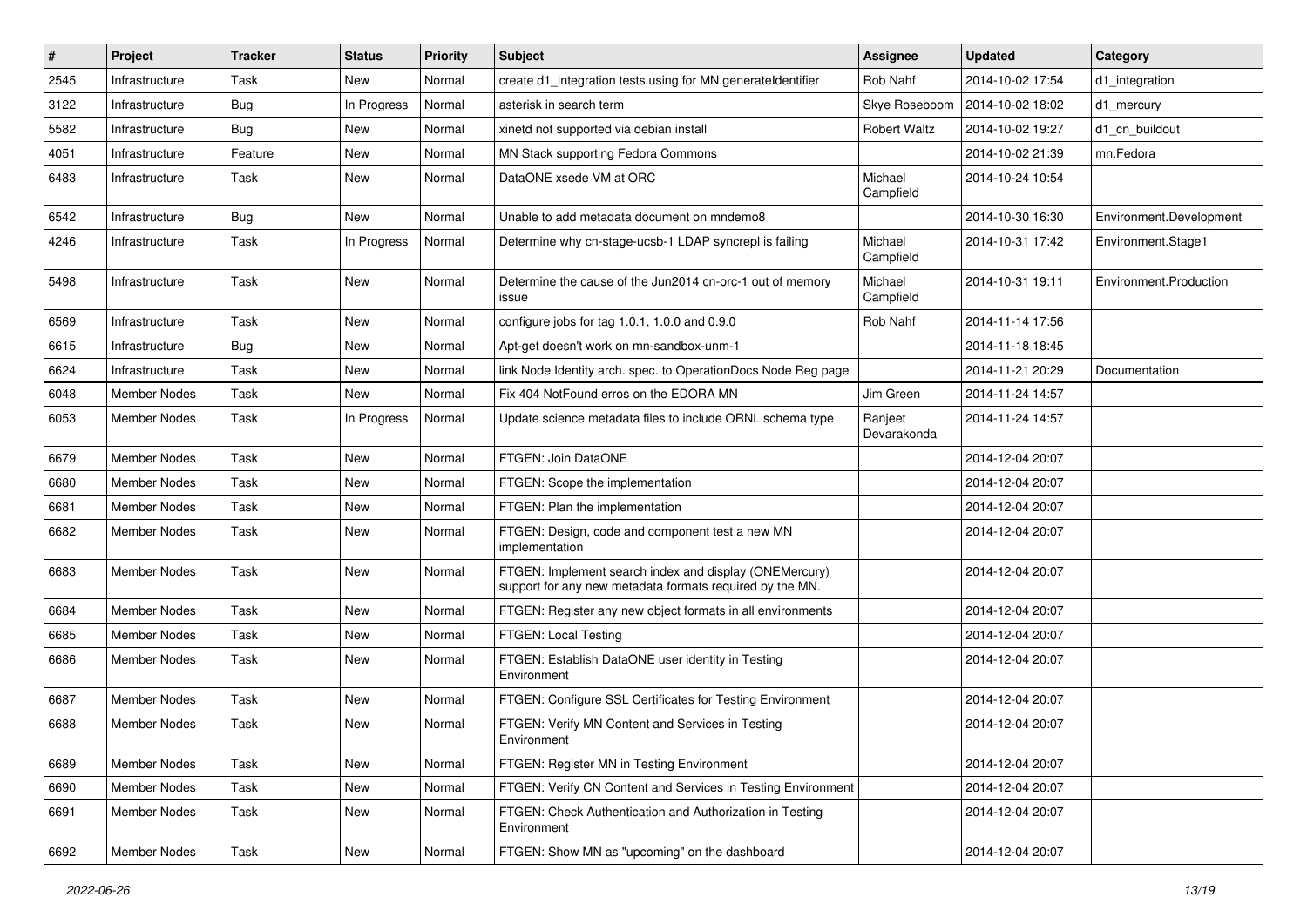| #    | Project             | <b>Tracker</b> | <b>Status</b> | <b>Priority</b> | Subject                                                                                                    | Assignee            | <b>Updated</b>   | Category            |
|------|---------------------|----------------|---------------|-----------------|------------------------------------------------------------------------------------------------------------|---------------------|------------------|---------------------|
| 6693 | Member Nodes        | Task           | New           | Normal          | FTGEN: Establish DataONE user identity in Production                                                       |                     | 2014-12-04 20:07 |                     |
| 6694 | <b>Member Nodes</b> | Task           | New           | Normal          | FTGEN: Configure SSL Certificates for Production                                                           |                     | 2014-12-04 20:07 |                     |
| 6695 | Member Nodes        | Task           | New           | Normal          | FTGEN: Verify MN Content and Services in Production                                                        |                     | 2014-12-04 20:07 |                     |
| 6696 | Member Nodes        | Task           | New           | Normal          | FTGEN: Register MN in Production                                                                           |                     | 2014-12-04 20:07 |                     |
| 6697 | <b>Member Nodes</b> | Task           | New           | Normal          | FTGEN: Verify CN Content and Services in Production                                                        |                     | 2014-12-04 20:07 |                     |
| 6698 | <b>Member Nodes</b> | Task           | New           | Normal          | FTGEN: Check Authentication and Authorization in Production                                                |                     | 2014-12-04 20:07 |                     |
| 6699 | <b>Member Nodes</b> | Task           | New           | Normal          | FTGEN: Mutual acceptance                                                                                   |                     | 2014-12-04 20:07 |                     |
| 6700 | Member Nodes        | Task           | New           | Normal          | FTGEN: Ensure MN appears on Current MNs webpage<br>(dashboard)                                             |                     | 2014-12-04 20:07 |                     |
| 6701 | <b>Member Nodes</b> | Task           | New           | Normal          | <b>FTGEN: Document and Announce</b>                                                                        |                     | 2014-12-04 20:07 |                     |
| 6705 | Infrastructure      | Decision       | New           | Normal          | What behavior should be when a user request a sid when all the<br>pids matching the sid were obsoleted     |                     | 2014-12-10 20:08 |                     |
| 6565 | Infrastructure      | Task           | New           | Normal          | Configure Jenkins jobs for ezid (ezid-client)                                                              | Rob Nahf            | 2014-12-15 18:36 |                     |
| 6044 | Infrastructure      | Bug            | New           | Normal          | Indexer needs port 5432 open to localhost during postinst                                                  | <b>Robert Waltz</b> | 2015-01-06 18:17 | d1 cn buildout      |
| 3700 | Infrastructure      | <b>Bug</b>     | New           | Normal          | MNodeService.replicate will not request new object if existing on<br><b>MN</b>                             | Chris Jones         | 2015-01-06 19:43 | Metacat             |
| 6514 | Infrastructure      | Task           | New           | Normal          | Reharvest all Records to build initial cache                                                               | <b>Robert Waltz</b> | 2015-01-13 15:56 | d1_log_aggregation  |
| 6754 | Infrastructure      | Task           | <b>New</b>    | Normal          | Architecture API loose ends                                                                                | Dave Vieglais       | 2015-01-13 18:54 | Architecture Design |
| 3643 | Infrastructure      | Task           | New           | Normal          | Decide on future of stage-2 environment                                                                    | Robert Waltz        | 2015-01-14 00:41 |                     |
| 6760 | Infrastructure      | Task           | New           | Normal          | rename mnDemo9 node                                                                                        |                     | 2015-01-14 00:44 |                     |
| 6761 | Infrastructure      | Task           | New           | Normal          | unregister extraneous nodes in STAGE-2                                                                     |                     | 2015-01-14 00:49 | Environment.Stage2  |
| 3658 | DataONE API         | Bug            | New           | Normal          | Deleting objects breaks obsoletes chain traversal                                                          | Chris Jones         | 2015-01-19 22:29 |                     |
| 2414 | <b>CN REST</b>      | Task           | <b>New</b>    | Normal          | Implement exceptions for search/solr endoint                                                               | Skye Roseboom       | 2015-01-19 22:49 |                     |
| 2415 | <b>CN REST</b>      | Task           | New           | Normal          | Implement exceptions for log endpoint                                                                      | <b>Robert Waltz</b> | 2015-01-19 22:49 |                     |
| 1479 | <b>CN REST</b>      | Task           | In Progress   | Normal          | Design web UI for validating newly created identities                                                      | Ben Leinfelder      | 2015-01-19 22:59 |                     |
| 2168 | <b>CN REST</b>      | Task           | <b>New</b>    | Normal          | Design UI for identity validation                                                                          | Ben Leinfelder      | 2015-01-19 22:59 |                     |
| 5739 | <b>CN REST</b>      | Bug            | New           | Normal          | LDAP upgrades fail with purge of dataone-cn-os-core                                                        | Robert Waltz        | 2015-01-19 23:05 |                     |
| 1412 | <b>CN REST</b>      | Task           | New           | Normal          | MN health check performed by CN                                                                            | <b>Robert Waltz</b> | 2015-01-19 23:06 |                     |
| 1442 | DataONE API         | Task           | New           | Normal          | Identify monitoring and logging use cases and requirements                                                 | Dave Vieglais       | 2015-01-19 23:06 |                     |
| 1443 | DataONE API         | Task           | New           | Normal          | Identify operational requirements for monitoring and logging                                               | Dave Vieglais       | 2015-01-19 23:06 |                     |
| 6759 | DataONE API         | Story          | New           | Normal          | ObjectFormat Management                                                                                    | Dave Vieglais       | 2015-01-19 23:17 |                     |
| 6765 | Java Client         | Bug            | New           | Normal          | jibx-maven-plugin incompatible with Java 8                                                                 | Rob Nahf            | 2015-01-19 23:17 |                     |
| 6766 | Python GMN          | <b>Bug</b>     | New           | Normal          | FYI ONLY: GMN local install with self-signed CA certificate<br>breaks with new SSL support in Python 2.7.9 |                     | 2015-01-20 18:53 |                     |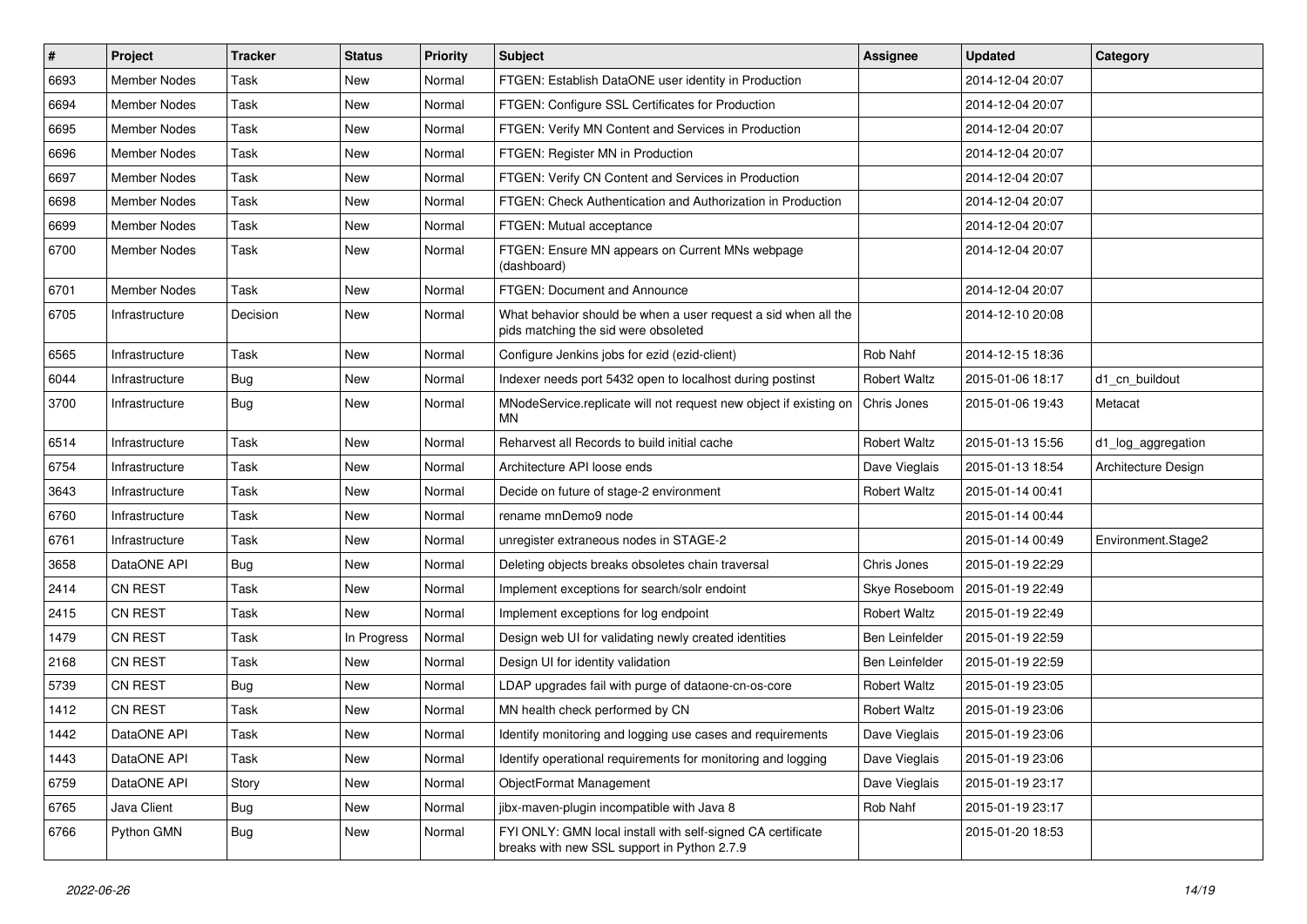| #    | Project             | <b>Tracker</b> | <b>Status</b> | <b>Priority</b> | Subject                                                                                                                                               | <b>Assignee</b>     | <b>Updated</b>   | Category                  |
|------|---------------------|----------------|---------------|-----------------|-------------------------------------------------------------------------------------------------------------------------------------------------------|---------------------|------------------|---------------------------|
| 4116 | Member Nodes        | Task           | In Progress   | Normal          | Work with FRIM to upgrade Metacat to 2.2.1 or later                                                                                                   | Jing Tao            | 2015-01-23 19:02 |                           |
| 4117 | <b>Member Nodes</b> | Task           | New           | Normal          | <b>Issue Test certs for FRIM</b>                                                                                                                      |                     | 2015-01-23 19:02 |                           |
| 4118 | Member Nodes        | Task           | New           | Normal          | Validate FRIM sync against stage environment                                                                                                          |                     | 2015-01-23 19:02 |                           |
| 6791 | Infrastructure      | <b>Bug</b>     | New           | Normal          | Building d1_log_aggregation doesn't trigger downstream builds                                                                                         |                     | 2015-01-31 00:32 | <b>Support Operations</b> |
| 6748 | Java Client         | Task           | <b>New</b>    | Normal          | Create a factory / builder class for converting versioned types.                                                                                      |                     | 2015-02-11 19:47 |                           |
| 1552 | Java Client         | Task           | <b>New</b>    | Normal          | Copy TestSimpleMultipartEntity from d1_common_java to<br>d1_integration                                                                               | Rob Nahf            | 2015-02-11 19:49 |                           |
| 1554 | Java Client         | Task           | New           | Normal          | Create MockHttpClient for testing in d1_common_java                                                                                                   | Rob Nahf            | 2015-02-11 19:49 | d1 common java            |
| 1555 | Java Client         | Task           | New           | Normal          | Modify TestSimpleMultipartEntity for use with MockHttpClient                                                                                          | Rob Nahf            | 2015-02-11 19:49 | d1 common java            |
| 3057 | Java Client         | Task           | In Progress   | Normal          | retest CLOSE_WAIT issue once the lib client is complete.                                                                                              | Rob Nahf            | 2015-02-11 19:52 | d1_libclient_java         |
| 6511 | Java Client         | Task           | <b>New</b>    | Normal          | remove the deprecated MultipartRequestHandler class from<br>d1_common_java                                                                            | Rob Nahf            | 2015-02-11 20:04 | d1 common java            |
| 4655 | Java Client         | Task           | New           | Normal          | Pom appears to bring in plugins as project dependencies<br>(maven-jar-plugin, maven-clean-plugin)                                                     |                     | 2015-02-11 20:08 |                           |
| 4660 | Java Client         | Task           | <b>New</b>    | Normal          | src/main/java has XML files                                                                                                                           | <b>Robert Waltz</b> | 2015-02-11 20:08 | d1_common_java            |
| 4657 | Java Client         | Task           | New           | Normal          | Pom versions are mixed between properties and inline (e.g.<br><version>1.8.4</version> )                                                              | Rob Nahf            | 2015-02-11 20:08 |                           |
| 4661 | Java Client         | Task           | New           | Normal          | Deprecated methods give no indication of the (Java) version in<br>which they will be removed                                                          |                     | 2015-02-11 20:08 |                           |
| 4663 | Java Client         | Task           | New           | Normal          | src/main/resources appears to have config for log4j through<br>commons-logging but neither logging library is declared as a test<br>scope dependency. |                     | 2015-02-11 20:08 |                           |
| 4664 | Java Client         | Task           | New           | Normal          | Related to above: Test classes bring in org.apache.log4j.Logger<br>but it is not declared as a test dependency                                        |                     | 2015-02-11 20:08 |                           |
| 4665 | Java Client         | Task           | New           | Normal          | Tests contain redundant code.                                                                                                                         |                     | 2015-02-11 20:08 |                           |
| 4666 | Java Client         | Task           | New           | Normal          | - All types have the same serialVersionUID (10000000)                                                                                                 |                     | 2015-02-11 20:08 |                           |
| 4667 | Java Client         | Task           | New           | Normal          | (Important!) No types implement equals or hashcode                                                                                                    |                     | 2015-02-11 20:08 |                           |
| 4668 | Java Client         | Task           | New           | Normal          | No types implement toString                                                                                                                           |                     | 2015-02-11 20:08 |                           |
| 4669 | Java Client         | Task           | New           | Normal          | Regarding the style: A good addition to the types would be<br>some builders, static factories and constructors as applicable                          |                     | 2015-02-11 20:08 |                           |
| 4670 | Java Client         | Task           | New           | Normal          | Regarding the style: The types are fully mutable with no field<br>validations or constraints.                                                         |                     | 2015-02-11 20:08 |                           |
| 4671 | Java Client         | Task           | In Progress   | Normal          | suggest updating the following versions:                                                                                                              |                     | 2015-02-11 20:08 |                           |
| 4672 | Java Client         | Task           | In Progress   | Normal          | mvn dependencies: analyse shows transitive dependencies:                                                                                              |                     | 2015-02-11 20:08 |                           |
| 4673 | Java Client         | Task           | New           | Normal          | Pom has warnings:                                                                                                                                     |                     | 2015-02-11 20:08 |                           |
| 5313 | Java Client         | Task           | New           | Normal          | enable remote deployment of product packages from Hudson /<br>Jenkins                                                                                 | Rob Nahf            | 2015-02-11 20:34 |                           |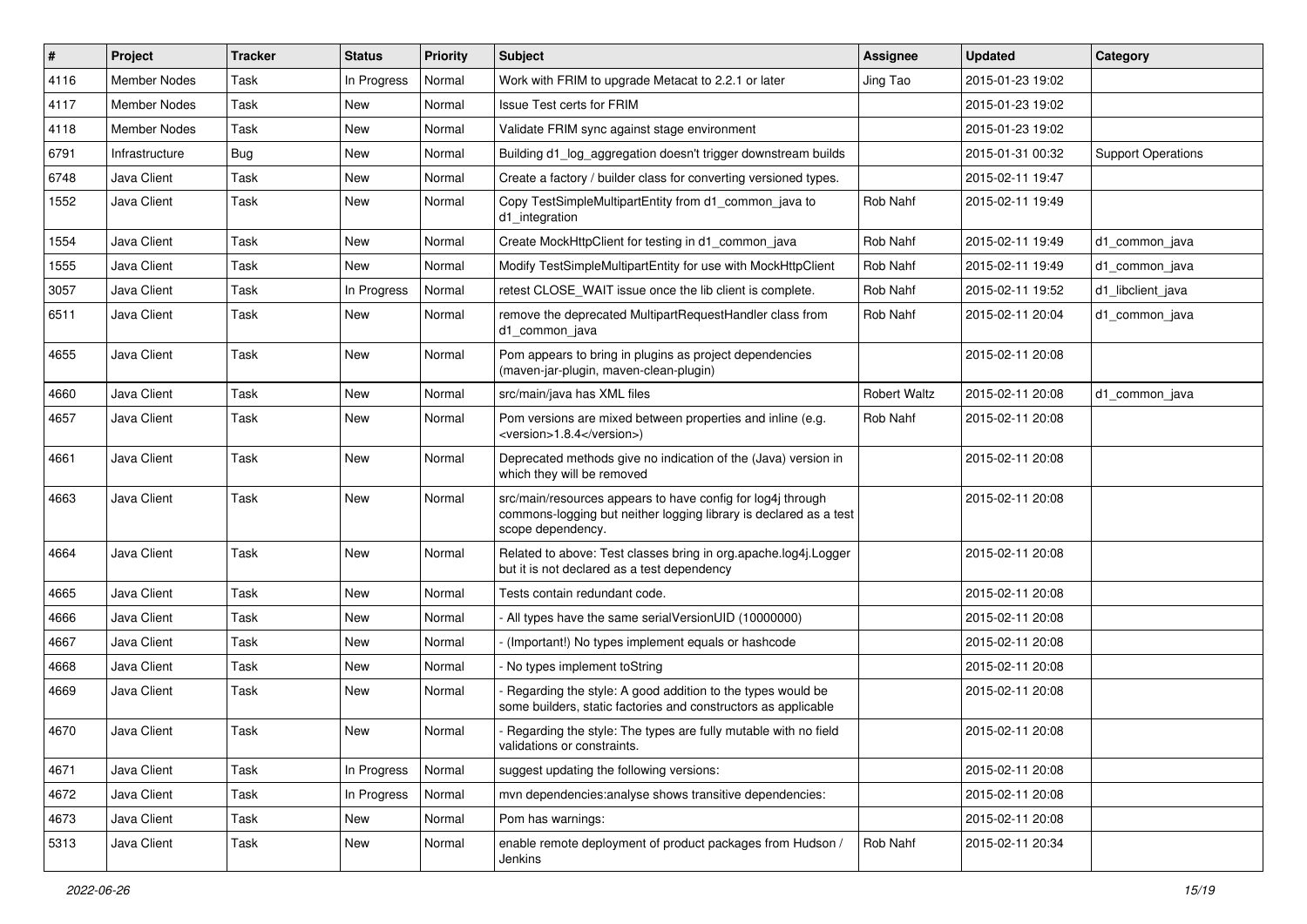| $\vert$ # | Project                  | <b>Tracker</b> | <b>Status</b> | <b>Priority</b> | <b>Subject</b>                                                                                                                                                             | <b>Assignee</b>     | <b>Updated</b>   | Category           |
|-----------|--------------------------|----------------|---------------|-----------------|----------------------------------------------------------------------------------------------------------------------------------------------------------------------------|---------------------|------------------|--------------------|
| 3721      | Java Client              | Task           | In Progress   | Normal          | add resource map validation routine to libclient_java                                                                                                                      | Rob Nahf            | 2015-02-11 20:42 | d1_libclient_java  |
| 2968      | Java Client              | <b>Bug</b>     | New           | Normal          | cn.getFormat() doesn't use cn associated with the CNode object                                                                                                             | Rob Nahf            | 2015-02-11 20:56 | d1 libclient java  |
| 6369      | Java Client              | Feature        | In Progress   | Normal          | ResourceMapFactory.parseResourceMap does not return<br>aggregated resources                                                                                                | Rob Nahf            | 2015-02-11 20:56 | d1_libclient_java  |
| 6876      | Infrastructure           | Task           | <b>New</b>    | Normal          | Support for ISO 19139 metadata standard                                                                                                                                    |                     | 2015-03-10 17:27 | Format ID          |
| 6877      | Infrastructure           | Task           | New           | Normal          | Support for ISO 19115 metadata standard                                                                                                                                    |                     | 2015-03-10 18:08 | Format ID          |
| 6945      | DataONE API              | Feature        | New           | Normal          | MNRead.get uses the pid for the download filename, which<br>provides a less that optimal user experience when the pid is an<br>opaque identifier such as DOIs, uuids, etc. |                     | 2015-03-23 23:37 |                    |
| 7032      | <b>MN Dashboard</b>      | Feature        | <b>New</b>    | Normal          | Add anchor to the MN dashboard for "upcoming MNs"                                                                                                                          | Skye Roseboom       | 2015-04-09 17:52 |                    |
| 7047      | Infrastructure           | Task           | New           | Normal          | Set user-agent in http request header for CN requests to<br>member nodes                                                                                                   | <b>Robert Waltz</b> | 2015-04-15 22:41 | d1 cn service      |
| 7050      | <b>Member Nodes</b>      | MNDeployment   | New           | Normal          | <b>USDA ARS</b>                                                                                                                                                            |                     | 2015-04-17 17:27 |                    |
| 6484      | MN Dashboard             | Feature        | New           | Normal          | Provide paging/scrolling on MN table                                                                                                                                       | Skye Roseboom       | 2015-04-29 22:47 |                    |
| 5322      | <b>MN Dashboard</b>      | Feature        | New           | Normal          | Add support for right, left keys on dashboard detail pages                                                                                                                 | Skye Roseboom       | 2015-04-29 22:47 |                    |
| 5515      | MN Dashboard             | Feature        | New           | Normal          | Add number of MNs to overview display                                                                                                                                      | Skye Roseboom       | 2015-04-29 22:48 |                    |
| 5516      | <b>MN Dashboard</b>      | Feature        | New           | Normal          | Date formatting                                                                                                                                                            | Skye Roseboom       | 2015-04-29 22:48 |                    |
| 6335      | <b>MN Dashboard</b>      | Feature        | New           | Normal          | Add total number of MNs to the summary page of the dashboard                                                                                                               | Skye Roseboom       | 2015-04-29 22:48 |                    |
| 6336      | <b>MN Dashboard</b>      | Feature        | New           | Normal          | Display MN POCs on the detail MN pages of the dashboard                                                                                                                    | Skye Roseboom       | 2015-04-29 22:49 |                    |
| 7096      | CN REST                  | Task           | New           | Normal          | Unexpectedly closed streams / disconnects on UNM network                                                                                                                   | Dave Vieglais       | 2015-05-12 17:49 |                    |
| 7097      | Infrastructure           | Bug            | New           | Normal          | v1 call to CN.search() yields a NoClassDef exception for<br>boucncycastle                                                                                                  | Rob Nahf            | 2015-05-12 18:46 |                    |
| 7102      | Member Nodes             | Task           | In Progress   | Normal          | Create test server certificate for test.piscoweb.org                                                                                                                       | Dave Vieglais       | 2015-05-14 18:28 |                    |
| 7103      | Member Nodes             | Task           | New           | Normal          | Create a new test certificate for mnStagePISCO                                                                                                                             | Dave Vieglais       | 2015-05-14 18:29 |                    |
| 7127      | DataONE API              | Task           | New           | Normal          | Finalize CNAuthentication interface                                                                                                                                        | Dave Vieglais       | 2015-05-21 19:31 | api_documentation  |
| 7120      | Java Client              | Task           | Testing       | Normal          | Fix DataPackage.insertRelationship() to handle any URI for<br>external identifiers                                                                                         | Chris Jones         | 2015-06-04 21:48 | d1 libclient java  |
| 7155      | OGC-Slender Node         | Task           | New           | Normal          | Design the connector, including sources of key information                                                                                                                 | Dave Vieglais       | 2015-06-05 11:42 |                    |
| 7149      | OGC-Slender Node         | Story          | Testing       | Normal          | Implement mechanism to retrieve a list of objects available from<br>repository                                                                                             | Dave Vieglais       | 2015-06-05 13:37 |                    |
| 7146      | OGC-Slender Node   Story |                | In Progress   | Normal          | Determine formatId for content retrievable from NODC services                                                                                                              | Dave Vieglais       | 2015-06-05 13:37 |                    |
| 7161      | CN REST                  | Bug            | New           | Normal          | TERN object fails to be indexed by Solr, but successfully<br>synchronized                                                                                                  |                     | 2015-06-05 18:04 | d1_synchronization |
| 7166      | OGC-Slender Node         | Story          | New           | Normal          | Create ORE document for an NODC data package                                                                                                                               | Dave Vieglais       | 2015-06-08 18:50 |                    |
| 7167      | OGC-Slender Node         | Task           | New           | Normal          | Generate system metadata for science metadata                                                                                                                              | Dave Vieglais       | 2015-06-08 18:58 |                    |
| 7151      | OGC-Slender Node   Story |                | In Progress   | Normal          | Generate system metadata for content                                                                                                                                       | Dave Vieglais       | 2015-06-08 18:58 |                    |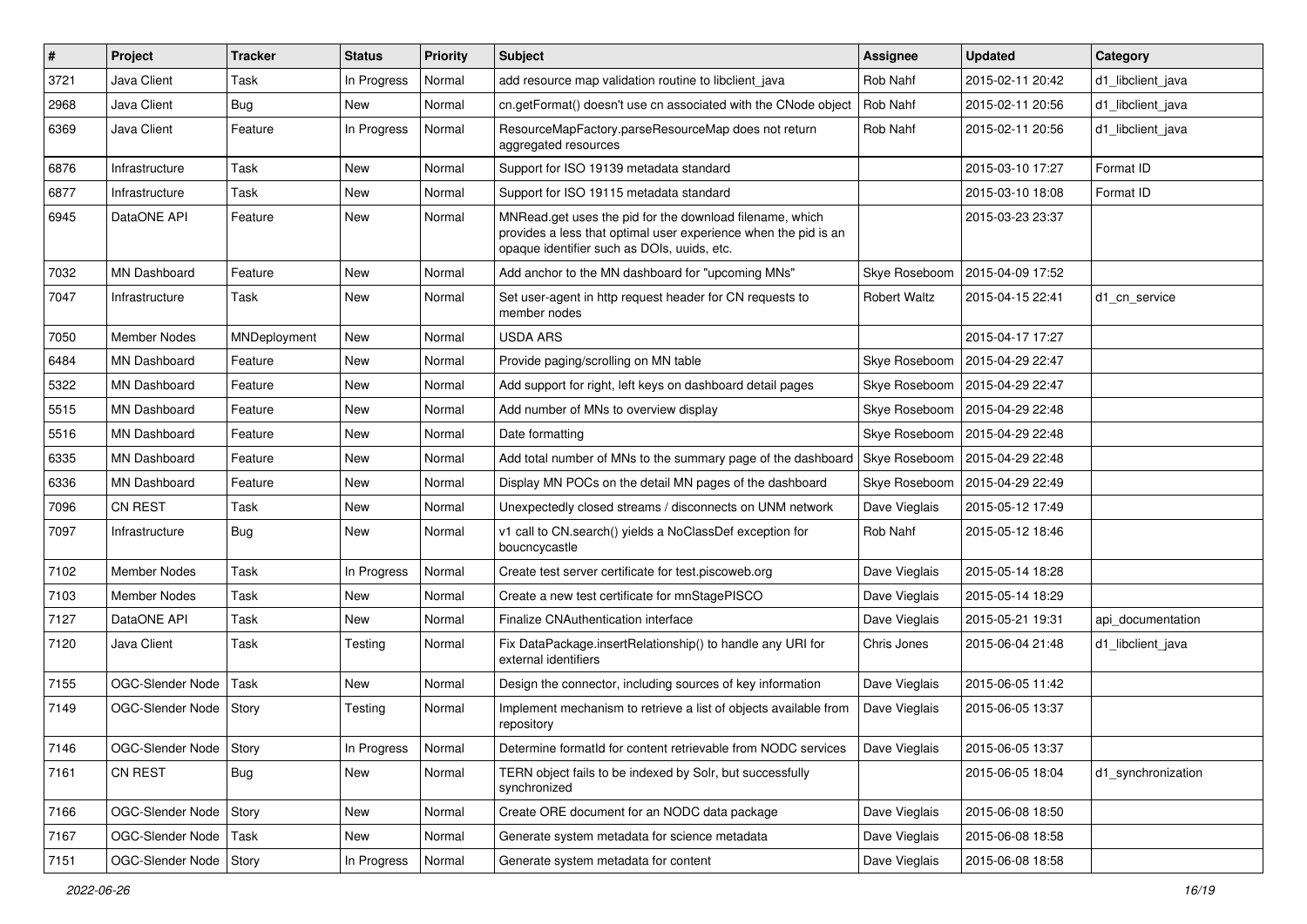| #    | Project                           | <b>Tracker</b> | <b>Status</b> | <b>Priority</b> | <b>Subject</b>                                                                                                                     | Assignee            | <b>Updated</b>   | Category                  |
|------|-----------------------------------|----------------|---------------|-----------------|------------------------------------------------------------------------------------------------------------------------------------|---------------------|------------------|---------------------------|
| 7168 | OGC-Slender Node                  | Task           | New           | Normal          | Generate system metadata for data objects                                                                                          | Dave Vieglais       | 2015-06-08 18:59 |                           |
| 7169 | OGC-Slender Node                  | Task           | New           | Normal          | Enable tracking of obsoletes / obsoleted by for data objects                                                                       | Dave Vieglais       | 2015-06-08 19:01 |                           |
| 7170 | OGC-Slender Node                  | Story          | New           | Normal          | Evaluate the feasibility of extracting provenance information<br>from the journal.txt document                                     | Dave Vieglais       | 2015-06-08 21:28 |                           |
| 7177 | Infrastructure                    | Task           | New           | Normal          | Develop video documentation for certificate management                                                                             | Dave Vieglais       | 2015-06-10 01:33 | Documentation             |
| 7176 | Infrastructure                    | Task           | New           | Normal          | Develop textual documentation for certificate management                                                                           | Dave Vieglais       | 2015-06-10 01:33 | Documentation             |
| 7184 | Infrastructure                    | Task           | New           | Normal          | Create an Ansible script that can replace a server certificate                                                                     | Nick Outin          | 2015-06-15 15:10 | <b>Support Operations</b> |
| 7183 | Infrastructure                    | Story          | New           | Normal          | Update wild card server certificate on all test.dataone.org<br>systems                                                             | Dave Vieglais       | 2015-06-15 15:10 | <b>Support Operations</b> |
| 2827 | Infrastructure                    | Task           | In Progress   | Normal          | nesting groups requires schema change*                                                                                             | Dave Vieglais       | 2015-06-25 22:00 | d1_schemas                |
| 7178 | Infrastructure                    | <b>Bug</b>     | New           | Normal          | duplicate replica information on mn-demo-5                                                                                         | <b>Robert Waltz</b> | 2015-07-01 20:14 | d1 replication            |
| 7104 | Infrastructure                    | Task           | New           | Normal          | Event index reindexing shouldn't require re-harvest from MNs                                                                       |                     | 2015-07-09 15:34 | d1_log_aggregation        |
| 7279 | Infrastructure                    | Task           | New           | Normal          | MN implementation documentation - need document<br>management solution                                                             | Dave Vieglais       | 2015-07-28 22:24 | Documentation             |
| 7298 | <b>Python Libraries</b>           | Bug            | New           | Normal          | escapeQueryTerm should be a module method not a class<br>method                                                                    | Dave Vieglais       | 2015-08-18 15:06 | d1_libclient_python       |
| 7301 | CN REST                           | Bug            | New           | Normal          | CN-stage allows connections to a MN that is operating a<br>self-signed SSL server certificate                                      |                     | 2015-08-19 03:46 |                           |
| 7312 | Java Client                       | Feature        | New           | Normal          | Restart connection manager                                                                                                         |                     | 2015-08-24 17:24 | d1 libclient java         |
| 7322 | Java Client                       | Bug            | Testing       | Normal          | D1Object stores data in memory, causes out of memory errors                                                                        | Chris Jones         | 2015-08-28 00:15 | d1 libclient java         |
| 7370 | Infrastructure                    | Bug            | New           | Normal          | TypeFactory.convertTypeFromType does not use xmlValue<br>comparisons for Enum conversions                                          | Rob Nahf            | 2015-09-21 16:07 | d1 common java            |
| 7148 | OGC-Slender Node                  | Task           | In Progress   | Normal          | Determine formatid for science metadata                                                                                            | Dave Vieglais       | 2015-09-22 16:27 |                           |
| 7371 | Infrastructure                    | Bug            | New           | Normal          | A systemMetadata update that changes the formatID from<br>DATA to METADATA or RESOURCE_MAP will not upload the<br>object to the CN | <b>Robert Waltz</b> | 2015-09-22 21:47 | d1 cn service             |
| 7389 | Java Client                       | Task           | Testing       | Normal          | V2 D1 Object fails to download V1 content                                                                                          | Chris Jones         | 2015-09-28 17:50 | d1 libclient java         |
| 6706 | Infrastructure                    | Task           | New           | Normal          | CN-SANDBOX initiated synchronization with mnTestLTER<br>before node was "approved"                                                 | <b>Robert Waltz</b> | 2015-10-09 17:38 | Environment.Sandbox       |
| 7439 | <b>MN Service</b><br>Registration | Task           | New           | Normal          | Update the search interface to support rendering and other<br>actions for services                                                 | Dave Vieglais       | 2015-10-16 14:06 |                           |
| 7440 | <b>CN REST</b>                    | <b>Bug</b>     | New           | Normal          | Non-discernable error during synchronization affecting (mostly)<br>urn:node:mnTestAEKOS - "Client is shutdown."                    |                     | 2015-10-20 14:46 |                           |
| 7466 | Infrastructure                    | Task           | In Progress   | Normal          | Some objects not accessible on the CN via REST API                                                                                 | Chris Jones         | 2015-11-05 16:11 | Metacat                   |
| 7473 | <b>DUG</b>                        | Task           | New           | Normal          | Draft 2016 DUG annual meeting brochure                                                                                             |                     | 2015-11-09 22:38 |                           |
| 7474 | <b>DUG</b>                        | Task           | New           | Normal          | Draft generic letter of invitation that DUG SC can carry and<br>distribute widely.                                                 |                     | 2015-11-09 22:38 |                           |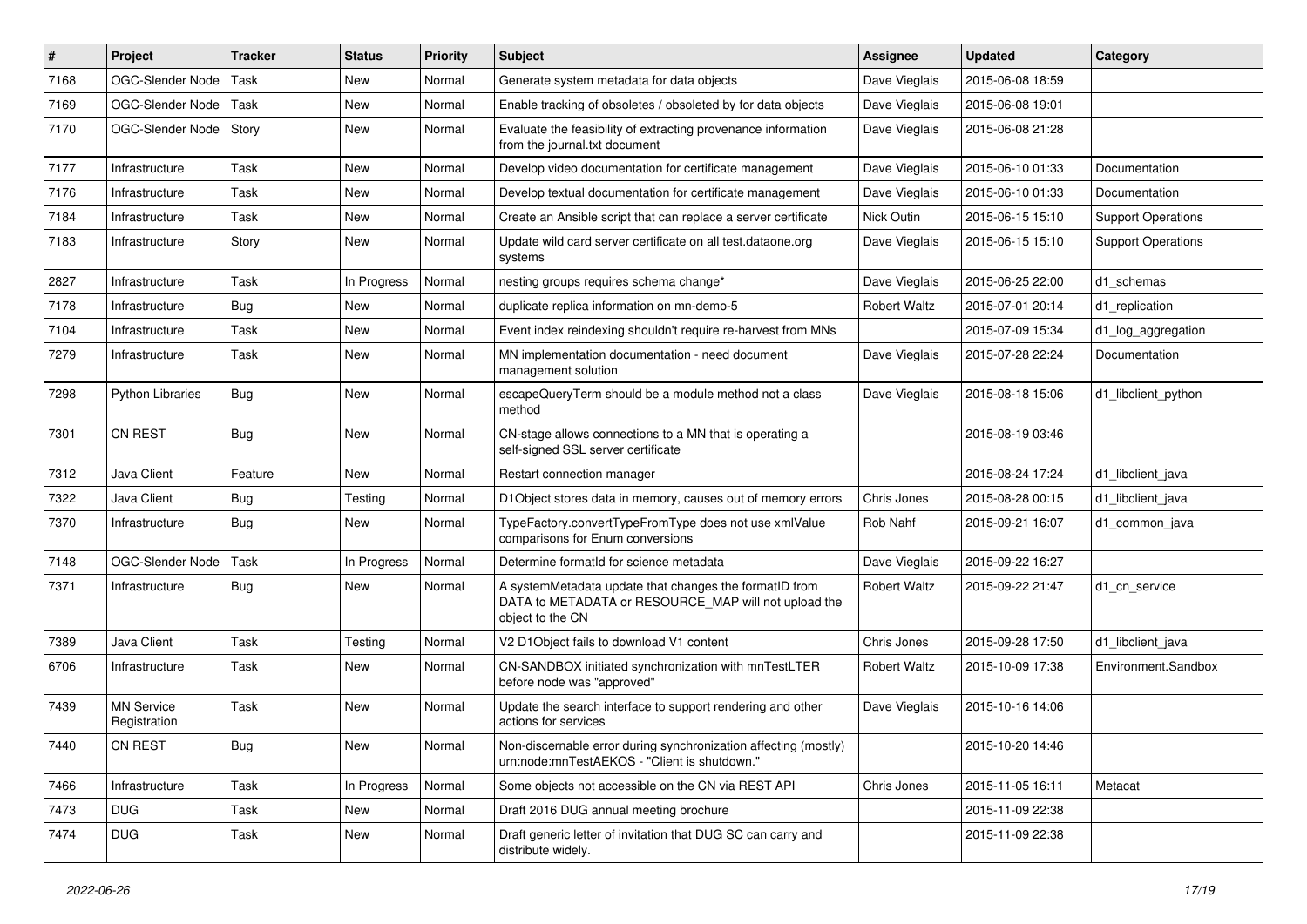| $\#$ | Project             | <b>Tracker</b> | <b>Status</b> | <b>Priority</b> | <b>Subject</b>                                                                        | <b>Assignee</b>       | <b>Updated</b>   | Category               |
|------|---------------------|----------------|---------------|-----------------|---------------------------------------------------------------------------------------|-----------------------|------------------|------------------------|
| 7475 | <b>DUG</b>          | Task           | New           | Normal          | Work with Erin/ESIP to distribute the brochure widely to<br>students/faculty from UNC |                       | 2015-11-09 22:38 |                        |
| 7476 | DUG.                | Task           | New           | Normal          | Do we need an event management system to better organize<br>the DUG?                  |                       | 2015-11-09 22:43 |                        |
| 7484 | <b>DUG</b>          | Task           | <b>New</b>    | Normal          | DUG Agenda                                                                            |                       | 2015-11-10 21:39 |                        |
| 6379 | <b>Member Nodes</b> | MNDeployment   | New           | Normal          | <b>ICMBio</b>                                                                         | <b>Bruce Wilson</b>   | 2015-11-19 17:21 |                        |
| 6380 | <b>Member Nodes</b> | Task           | <b>New</b>    | Normal          | ICMBIO: Initial Preparation                                                           |                       | 2015-11-19 17:21 |                        |
| 6382 | <b>Member Nodes</b> | Task           | In Progress   | Normal          | ICMBIO: Determine feasibility                                                         | Laura Moyers          | 2015-11-19 17:21 |                        |
| 3844 | <b>Member Nodes</b> | MNDeployment   | <b>New</b>    | Normal          | Oregon Explorer program at OSU                                                        | Laura Moyers          | 2015-11-19 17:22 |                        |
| 3219 | <b>Member Nodes</b> | MNDeployment   | New           | Normal          | iEcolab member node                                                                   | <b>Ben Leinfelder</b> | 2015-11-19 18:01 |                        |
| 5455 | Member Nodes        | Task           | In Progress   | Normal          | Contact Line Pouchard to re-open discussion about PURL as a<br>potential MN           | <b>Bruce Wilson</b>   | 2015-11-19 19:17 |                        |
| 7498 | Search UI           | Task           | In Progress   | Normal          | Search UI deployments need to be automated                                            | Chris Jones           | 2015-11-21 00:36 | MetacatUI              |
| 3208 | <b>Member Nodes</b> | Task           | New           | Normal          | Collate node application metadata for the BIOTA - FAPESP MN                           | Matthew Jones         | 2015-12-03 19:36 |                        |
| 3204 | <b>Member Nodes</b> | Task           | <b>New</b>    | Normal          | Collate MN metadata for review                                                        | Mike Frame            | 2015-12-03 19:36 |                        |
| 7524 | <b>DUG</b>          | Task           | New           | Normal          | Explore crowd sourcing for future DUG marketing effort                                |                       | 2015-12-07 22:25 |                        |
| 7525 | <b>DUG</b>          | Task           | New           | Normal          | assessment effort update                                                              |                       | 2015-12-07 22:25 |                        |
| 7528 | DataONE API         | Bug            | <b>New</b>    | Normal          | Incorrect argument name documented for<br>CNCore.reserveldentier                      |                       | 2015-12-08 19:51 | api_documentation      |
| 7531 | <b>DUG</b>          | Task           | New           | Normal          | Quote request for EAB meeting                                                         |                       | 2015-12-08 20:13 |                        |
| 7532 | <b>DUG</b>          | Task           | New           | Normal          | Registration Form for 2016.                                                           |                       | 2015-12-08 21:30 |                        |
| 7533 | <b>DUG</b>          | Task           | New           | Normal          | Create DUG 2016 Meeting page                                                          |                       | 2015-12-08 21:44 |                        |
| 7537 | Infrastructure      | Task           | <b>New</b>    | Normal          | add nodelist refreshes to NodeLocator classes                                         | Rob Nahf              | 2015-12-10 16:59 | d1_libclient_java      |
| 7538 | Infrastructure      | Task           | New           | Normal          | look at nodeFactory in how it builds mock CNodes                                      | Rob Nahf              | 2015-12-10 17:03 | d1_libclient_java      |
| 7550 | Member Nodes        | Task           | New           | Normal          | GoA portal not copying to KNB                                                         | Lauren Walker         | 2015-12-14 21:41 |                        |
| 7551 | <b>Member Nodes</b> | MNDeployment   | New           | Normal          | FAO - Food and Agriculture Organization of the UN                                     | Laura Moyers          | 2015-12-15 15:08 |                        |
| 7571 | CN REST             | Task           | New           | Normal          | Description for error code 401, detail code 4957 is misleading in<br>some cases       |                       | 2016-01-05 16:25 |                        |
| 6011 | Infrastructure      | <b>Bug</b>     | New           | Normal          | Synchronization fails from max_syncobjectqueue_size                                   | <b>Robert Waltz</b>   | 2016-01-05 17:52 | d1_synchronization     |
| 6882 | Infrastructure      | Bug            | New           | Normal          | after CN upgrade togglePortsAndReplication.sh missing                                 | <b>Robert Waltz</b>   | 2016-01-05 17:54 | d1_cn_buildout         |
| 7552 | Member Nodes        | MNDeployment   | New           | Normal          | iDigBio - Integrated Digitized Biocollections                                         | Laura Moyers          | 2016-01-05 23:45 |                        |
| 7578 | DataONE API         | <b>Bug</b>     | New           | Normal          | Fix 404 link to d1_instance_generator folder in documentation                         |                       | 2016-01-08 22:01 | api documentation      |
| 7489 | CN REST             | Bug            | New           | Normal          | processing daemon common-logging misconfigured                                        | <b>Robert Waltz</b>   | 2016-01-21 17:18 | d1_cn_process_daemon   |
| 7611 | Infrastructure      | Story          | New           | Normal          | ORNLDAAC fails during log aggregation                                                 | Laura Moyers          | 2016-01-26 16:39 | Environment.Production |
| 6854 | Infrastructure      | Feature        | In Progress   | Normal          | add testAssumptionFailure to run listener                                             | Rob Nahf              | 2016-01-26 22:30 | d1_integration         |